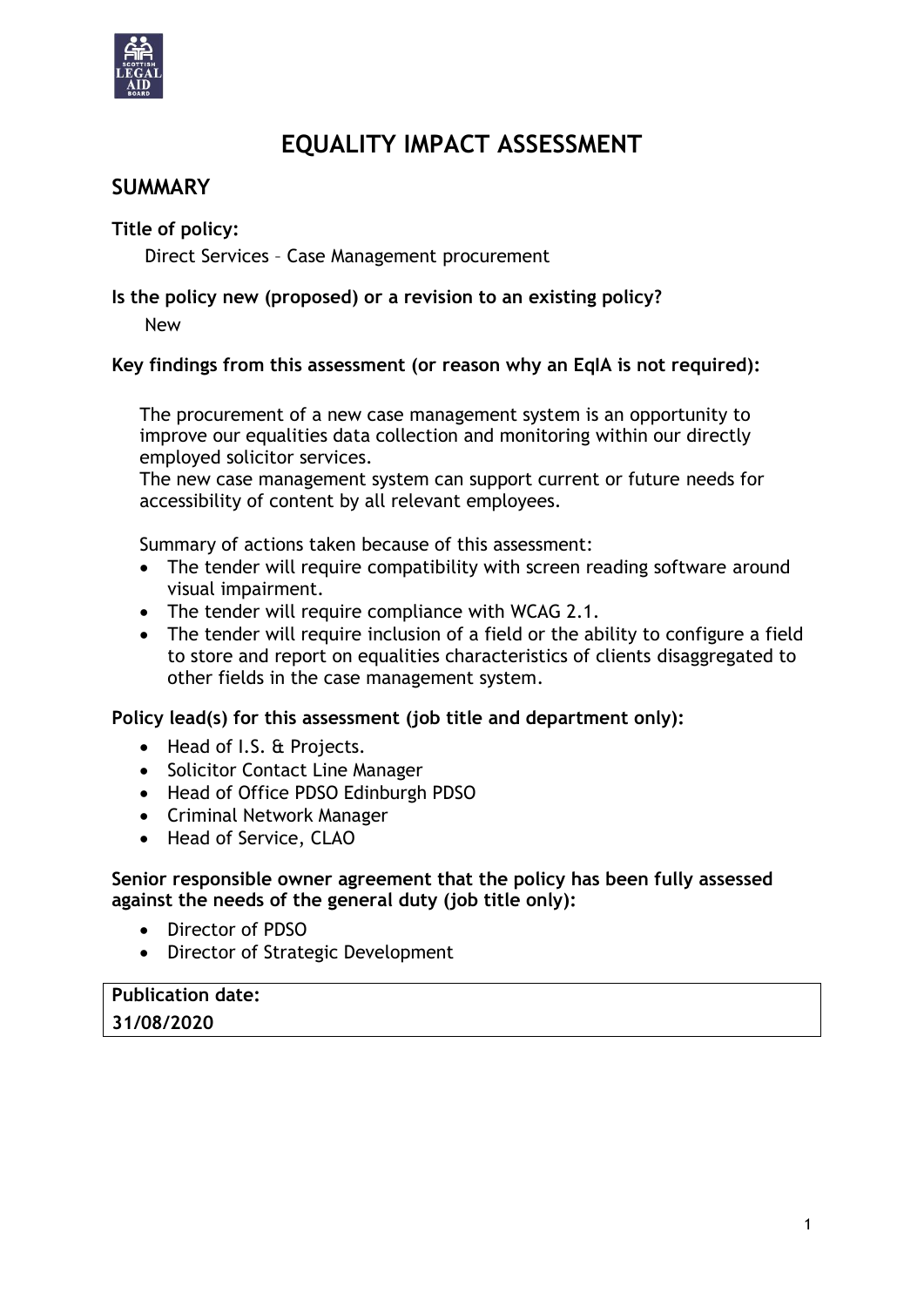

## **Step 1 – Framing the planned change**

Discussing steps one and two with the Corporate Policy Officer (Equalities) at an early stage will help identify appropriate evidence. This may include support from the wider Policy and Development team.

## **1.1 Briefly describe the aims, objectives and purpose of the policy.**

The project aims to deliver a computer based case management system where all client case details will be stored and maintained through the lifecycle of the case, from creation to disposal. This will improve workflows/semi automation of tasks and improve efficiency and improve case related risk management. All staff from the three functions will use the system on a daily basis. Having a case management system will enable us to monitor any equality impact and inform changes to service delivery as client data will be easily stored and retrieved.

The new case management system should support consistent collection and recording of equalities characteristic and of clients and contacts to the extent that is proportionate. It will meet SLAB's digital standards and be accessible to employees in CLAO, SCL and PDSO.

#### **1.2 Why is the change required?** *Legislative, routine review etc.*

The change is required to support our Direct Services employees and contacts and clients, through an improved case management system, to manage workflow and better meet corporate reporting requirements and responsibilities on GDPR, Records Management and Equalities commitments and regulations, and to inform service improvements.

**1.3 Who is affected by this policy?** *Be clear about who the policy is for/ who is the 'customer'.*

Employees in the Solicitor Contact line (SCL), Public Defence Solicitors Officer (PDSO) and Civil Legal Assistance Office (CLAO). Clients and contacts cases will be managed with the assistance of the system but it has no direct bearing on their interaction or access to services.

**1.4 Policy implementation date. E.g.** *project end date, date new legislation will take effect.* 31/08/2020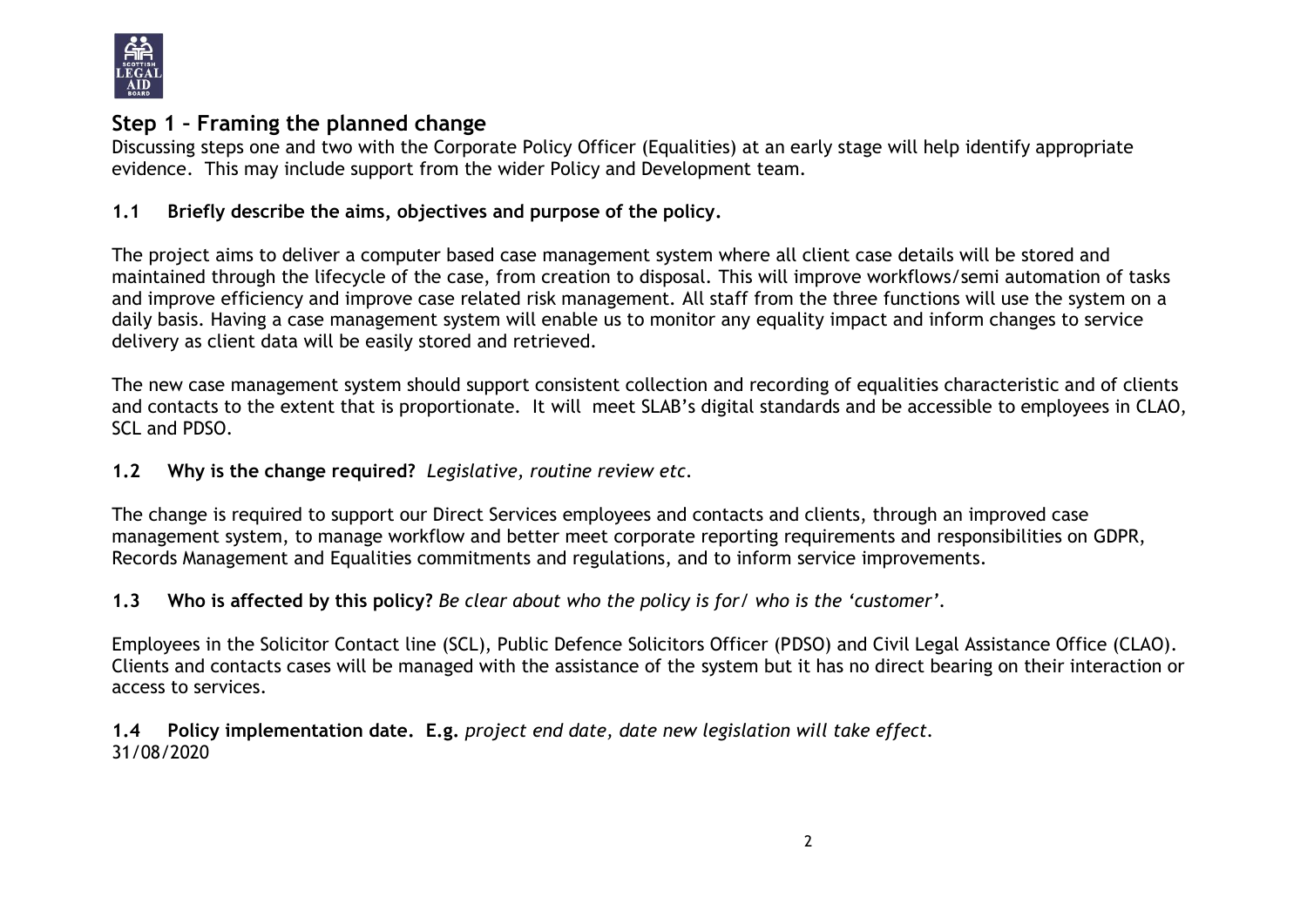

**1.5 What other SLAB policies or projects may be linked to or affected by this policy change?** The EQIA for related policies might help you understand potential impacts, and/ or your findings might be relevant to share. Refer to SLAB's business plan, our current equality outcomes, current project list etc.

Supports the consistent collection of customer equality data across SLAB. (Policy team leading) Supports improved Corporate Governance (Chief Executive Office Lead) Supports Performance Framework development work in future phases.

Implementation of the case management system will require development and implementation of an equalities data collection policy for each of the three services, CLAO, PDSO and SCL.

## **Step 2: Consider the available evidence and data relevant to your policy**

The information you gather in this section will:

- **help you to understand the importance of your policy for different equality groups,**
- **inform the depth of equality impact assessment you need to do** (this should be proportional to the potential impact on equality groups)**, and**
- **provide justification and an audit trail behind your decisions, including where it is agreed an equality impact assessment is not required.**

Discussing steps one and two with the Corporate Policy Officer (Equalities) at an early stage will help identify appropriate evidence. This may include support from the wider Policy and Development team.

2.1 **What information is available about the experiences of each equality group in relation to this policy or function?** Stay focused on the topic and scope of your policy. Does the policy relate to an area where there are already known inequalities? Refer to the EQIA guidance for sources of evidence.

Note: If you proceed to a full EQIA you should continue to add to this section as you develop the policy, come across new evidence and/ or **undertake a consultation.**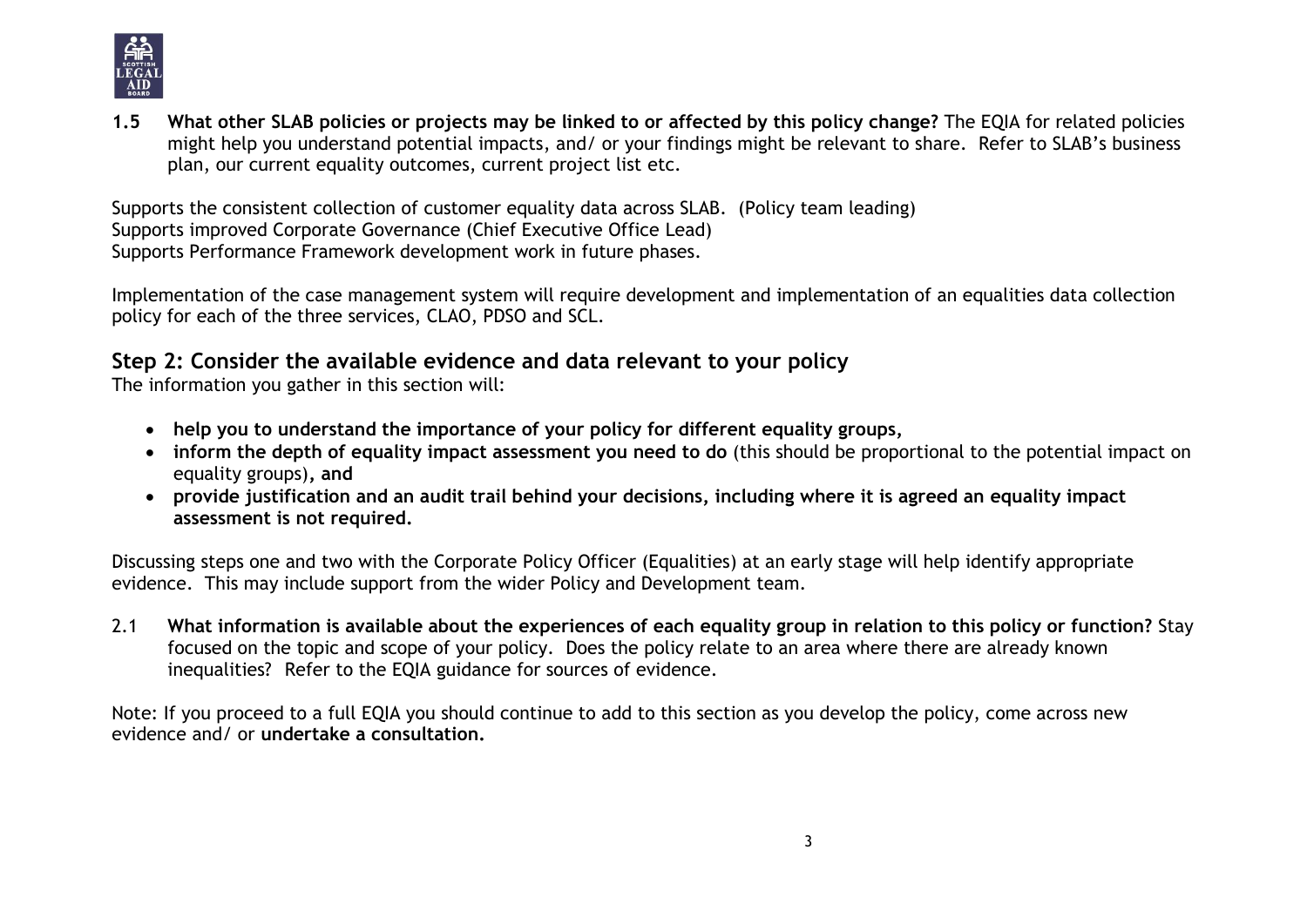

| <b>Equality</b><br>characteristics    | Evidence source (e.g. web link, report, survey,<br>complaint) | What does the evidence tell you about the<br>experiences of this group in relation to the policy?<br>Lack of evidence may suggest a gap in knowledge/ need<br>for consultation (step 3).                                                                                                                                                                                                                                                                                                                                                                                                                                                                                                                                                                                                                                                                                                                                                                                                                                                                                                                       |
|---------------------------------------|---------------------------------------------------------------|----------------------------------------------------------------------------------------------------------------------------------------------------------------------------------------------------------------------------------------------------------------------------------------------------------------------------------------------------------------------------------------------------------------------------------------------------------------------------------------------------------------------------------------------------------------------------------------------------------------------------------------------------------------------------------------------------------------------------------------------------------------------------------------------------------------------------------------------------------------------------------------------------------------------------------------------------------------------------------------------------------------------------------------------------------------------------------------------------------------|
| Age<br>(Accessibility of<br>software) | SLAB Equalities data - Employees in SCL, CLAO,<br><b>PDSO</b> | Between the three business areas we have a mixed age<br>range and we are unaware of any problems with<br>accessing or using SLAB's current IT systems.                                                                                                                                                                                                                                                                                                                                                                                                                                                                                                                                                                                                                                                                                                                                                                                                                                                                                                                                                         |
|                                       | https://www.w3.org/WAI/older-users/                           | Designing digital accessibility for older users is similar to<br>designing them for people with disabilities (see below).<br>Relevant accessibility standards are covered in W3C<br>including web content accessibility guidelines (WCAG).<br>Many older people have age-related impairments that<br>can affect how they use the web, such as declining:<br>$\bullet$ vision – including reduced contrast sensitivity,<br>colour perception, and near-focus, making it<br>difficult to read web pages<br>physical ability $-$ including reduced dexterity and<br>fine motor control, making it difficult to use a<br>mouse and click small targets<br>$hearing$ – including difficulty hearing higher-<br>pitched sounds and separating sounds, making it<br>difficult to hear podcasts and other audio,<br>especially when there is background music<br>cognitive ability $-$ including reduced short-term<br>memory, difficulty concentrating, and being easily<br>distracted, making it difficult to follow navigation<br>and complete online tasks<br>These issues overlap with the accessibility needs of |
|                                       |                                                               | people with disabilities. Thus, websites, applications,                                                                                                                                                                                                                                                                                                                                                                                                                                                                                                                                                                                                                                                                                                                                                                                                                                                                                                                                                                                                                                                        |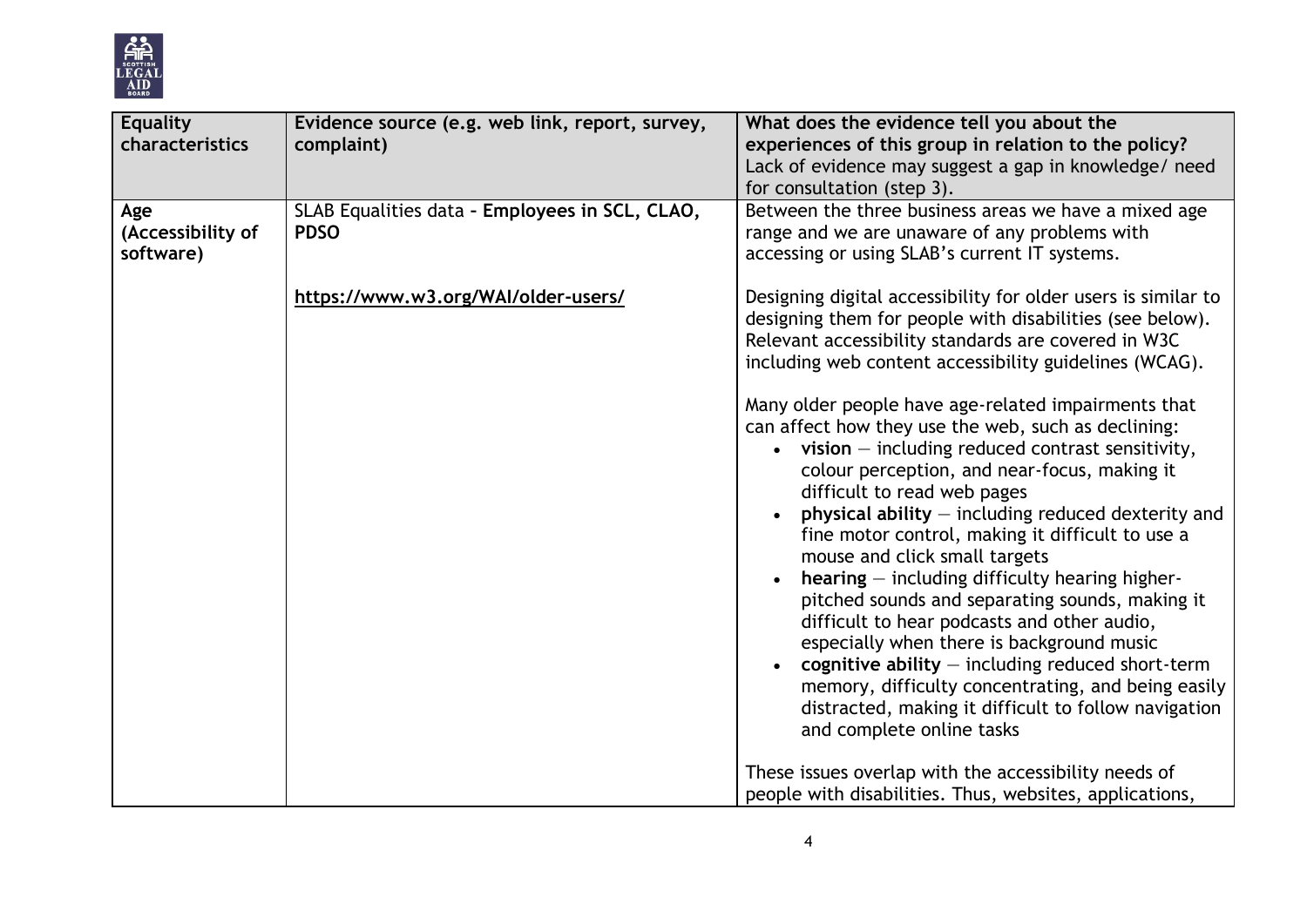

| <b>Equality</b><br>characteristics                | Evidence source (e.g. web link, report, survey,<br>complaint)                                                                                                                                                                                                                                                                                                                                        | What does the evidence tell you about the<br>experiences of this group in relation to the policy?<br>Lack of evidence may suggest a gap in knowledge/ need<br>for consultation (step 3).                                                                                                                                                                                                                                                                                                                                                                                             |
|---------------------------------------------------|------------------------------------------------------------------------------------------------------------------------------------------------------------------------------------------------------------------------------------------------------------------------------------------------------------------------------------------------------------------------------------------------------|--------------------------------------------------------------------------------------------------------------------------------------------------------------------------------------------------------------------------------------------------------------------------------------------------------------------------------------------------------------------------------------------------------------------------------------------------------------------------------------------------------------------------------------------------------------------------------------|
|                                                   |                                                                                                                                                                                                                                                                                                                                                                                                      | and tools that are accessible to people with disabilities<br>are more accessible to older users as well.                                                                                                                                                                                                                                                                                                                                                                                                                                                                             |
| Age<br><b>Equality data</b><br>gathering          | SLAB's wider approach to data gathering<br>Reference to EHRC guidance on evidence and the<br><b>PSED</b>                                                                                                                                                                                                                                                                                             | Data on the age of applicants is routinely gathered<br>through a mandatory date of birth field, which we<br>routinely use in our operation of the schemes, for<br>example in security checks. The data is therefore well<br>populated and the EHRC do not see this as especially<br>sensitive to collect.<br>Date of birth is a commonly used field for gathering this<br>information and enables greater flexibility in reporting<br>or data analysis.                                                                                                                              |
| <b>Disability</b><br>Accessibility of<br>software | SLAB Equalities data and digital standards<br>https://www.gov.uk/service-manual/helping-<br>people-to-use-your-service/making-your-service-<br>accessible-an-introduction<br>https://abilitynet.org.uk/news-blogs/how-can-<br>digital-technology-help-people-dyslexia<br><b>RNIB Scotland</b><br>https://www.rnib.org.uk/professionals/knowledge-<br>and-research-hub/key-information-and-statistics | Between the three business areas, some disabilities are<br>declared. We have limited data for employees due to<br>low self-declaration. It is not known whether these<br>disabilities are relevant to IT use.<br>Within our development standards; colours, fonts, sizes<br>and components are aligned with digital first Scotland<br>guidance which sets the standards for accessibility.<br>Minimum of level AA of the Web content Accessibility<br>Guidelines (WCAG 2.1) is a min according to government<br>advice.<br>It is good practice to ensure your software is compatible |
|                                                   |                                                                                                                                                                                                                                                                                                                                                                                                      | with assistive technologies e.g. screen magnifiers,                                                                                                                                                                                                                                                                                                                                                                                                                                                                                                                                  |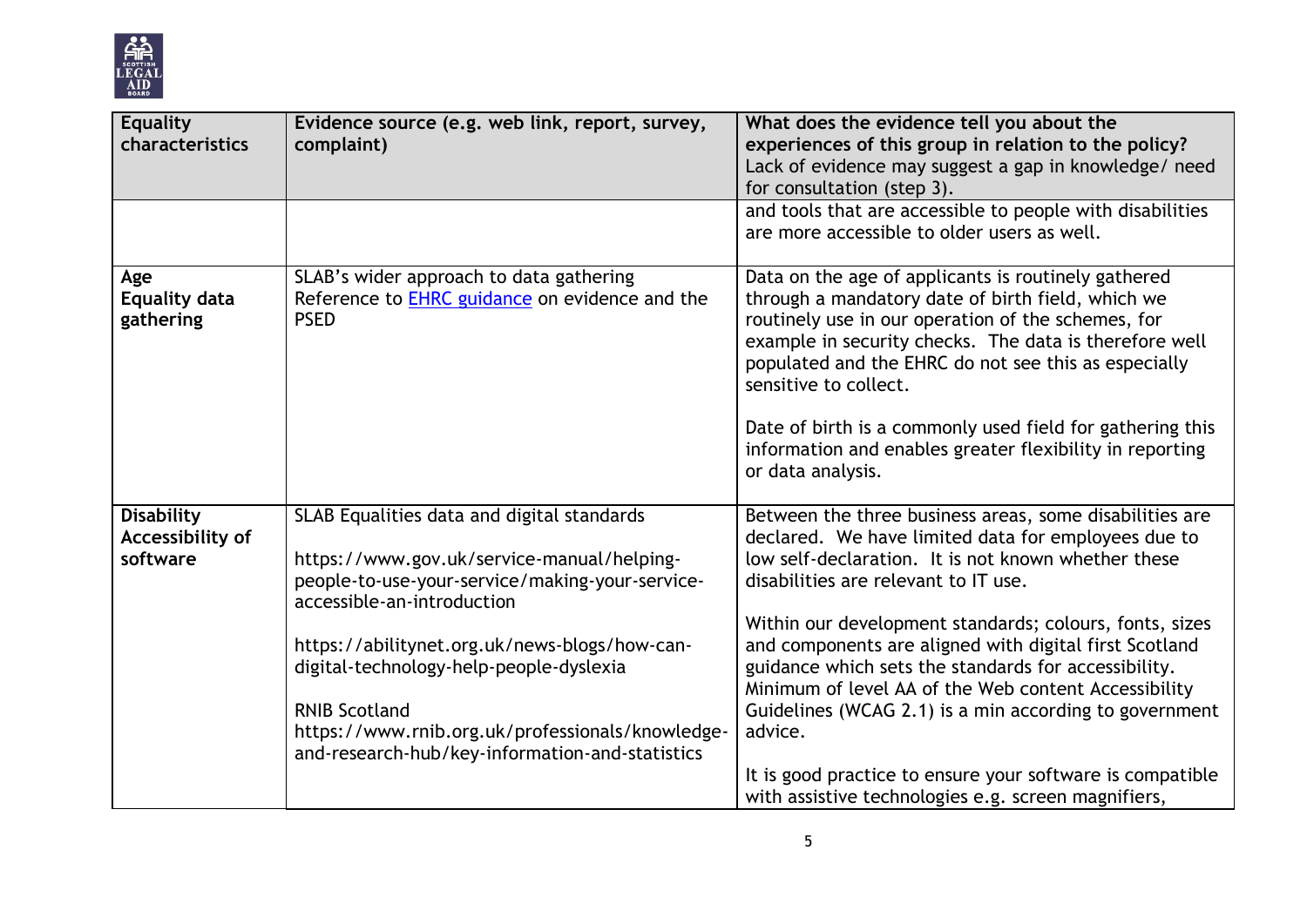

| <b>Equality</b><br>characteristics                     | Evidence source (e.g. web link, report, survey,<br>complaint)                                                   | What does the evidence tell you about the<br>experiences of this group in relation to the policy?<br>Lack of evidence may suggest a gap in knowledge/ need<br>for consultation (step 3).<br>screen readers and speech recognition tools (SLAB used                                                                                                                                         |
|--------------------------------------------------------|-----------------------------------------------------------------------------------------------------------------|--------------------------------------------------------------------------------------------------------------------------------------------------------------------------------------------------------------------------------------------------------------------------------------------------------------------------------------------------------------------------------------------|
|                                                        |                                                                                                                 | Read&Write Gold), and can be navigated using a<br>keyboard only. This supports people with a range of<br>needs or disabilities.                                                                                                                                                                                                                                                            |
| <b>Disability</b><br><b>Equality data</b><br>gathering | SLAB's wider approach to data gathering<br>Reference to <b>EHRC</b> guidance on evidence and the<br><b>PSED</b> | It will be relevant to collect and report on disability in<br>the client/contact profile and correlation on service<br>inputs and outcomes, including but not limited to<br>reasonable adjustments. Data will inform future service<br>provision and inform advice on the operation of the legal<br>assistance schemes.<br>The EHRC do not see this as especially sensitive to<br>collect. |
| Race<br>Accessibility of<br>software                   | SLAB Equalities data and digital standards and<br>wider evidence review.                                        | The introduction of this new system will have no impact<br>related to Race as regards staff.                                                                                                                                                                                                                                                                                               |
| Race<br><b>Equality data</b><br>gathering              | SLAB's wider approach to data gathering<br>Reference to EHRC guidance on evidence and the<br><b>PSED</b>        | It be relevant to collect and report on race in the<br>client/contact profile and correlation on service<br>outcomes. Data will inform future service provision and<br>inform advice on the operation of the legal assistance<br>schemes.<br>The EHRC do not see this as especially sensitive to<br>collect.                                                                               |
| <b>Sex</b>                                             | SLAB Equalities data and digital standards and<br>wider evidence review.                                        | The introduction of this new system will have no impact<br>related to sex of staff.                                                                                                                                                                                                                                                                                                        |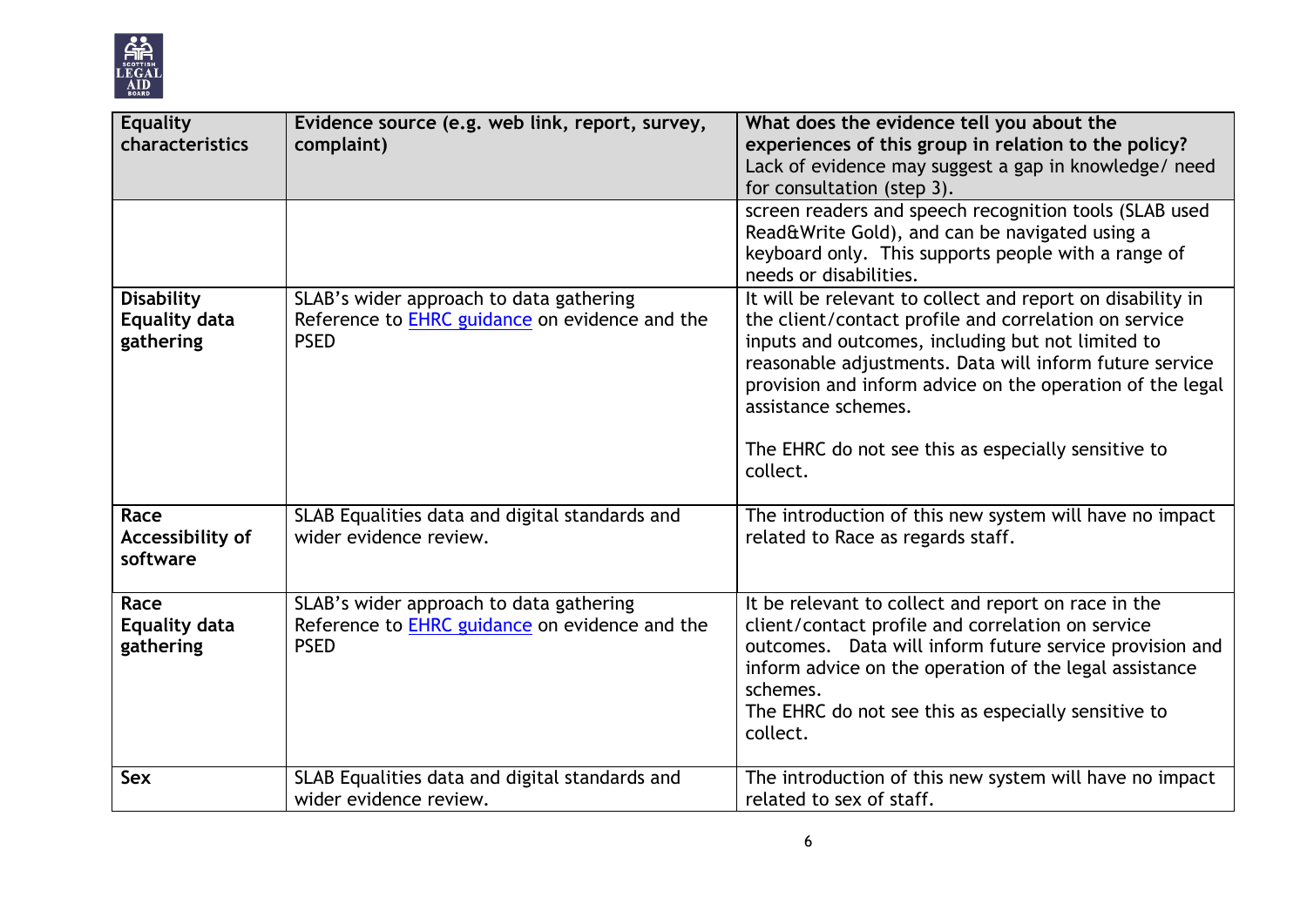

| <b>Equality</b><br>characteristics                          | Evidence source (e.g. web link, report, survey,<br>complaint)                                                   | What does the evidence tell you about the<br>experiences of this group in relation to the policy?<br>Lack of evidence may suggest a gap in knowledge/ need<br>for consultation (step 3).                                                                                                                                                                                                                      |
|-------------------------------------------------------------|-----------------------------------------------------------------------------------------------------------------|---------------------------------------------------------------------------------------------------------------------------------------------------------------------------------------------------------------------------------------------------------------------------------------------------------------------------------------------------------------------------------------------------------------|
| Accessibility of<br>software                                |                                                                                                                 |                                                                                                                                                                                                                                                                                                                                                                                                               |
| <b>Sex</b><br><b>Equality Data</b><br>gatherine             | SLAB's wider approach to data gathering<br>Reference to <b>EHRC</b> guidance on evidence and the<br><b>PSED</b> | It be relevant to collect and report on sex in the<br>client/contact profile and correlation on service<br>outcomes. Data will inform future service provision and<br>inform advice on the operation of the legal assistance<br>schemes.                                                                                                                                                                      |
|                                                             |                                                                                                                 | Previous consideration of gathering this data led us to<br>review the wider debate around sex and gender in data<br>gathering. The high profile case of the National Records<br>of Scotland 2021 census report, as well as the news<br>reporting around initial proposals and the agreed<br>amendments. This suggests that we should not be<br>conflating sex and gender by including a non-binary<br>option. |
| Gender<br>Reassignment<br>Accessibility of<br>software      | SLAB Equalities data and digital standards and<br>wider evidence review.                                        | The introduction of this new system will have no impact<br>related to Gender Reassignment                                                                                                                                                                                                                                                                                                                     |
| Gender<br>Reassignment<br><b>Equality Data</b><br>gathering | SLAB's wider approach to data gathering<br>Reference to <b>EHRC</b> guidance on evidence and the<br><b>PSED</b> | EHRC guidance specifically cautions against asking<br>people to disclose information in relation to gender<br>reassignment, indicating instead that organisations could<br>seek data from national organisations or reporting. The<br>ability of SLAB to do any analytical work with responses<br>on applicant data is likely to be very limited.                                                             |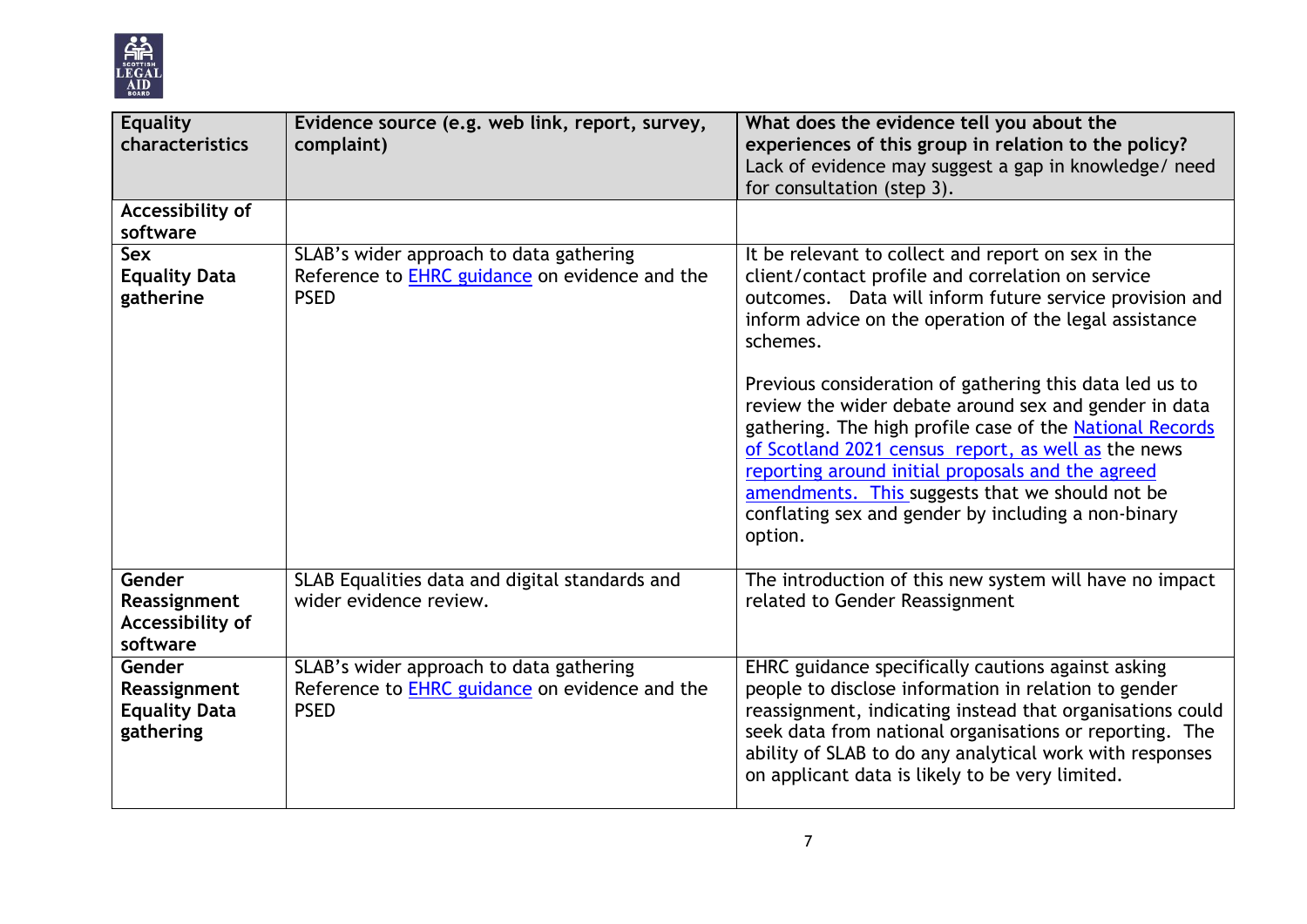

| <b>Equality</b><br>characteristics                                | Evidence source (e.g. web link, report, survey,<br>complaint)                                                   | What does the evidence tell you about the<br>experiences of this group in relation to the policy?<br>Lack of evidence may suggest a gap in knowledge/ need<br>for consultation (step 3).                                                                                                                                                                                                                                                                                                                                                                                      |
|-------------------------------------------------------------------|-----------------------------------------------------------------------------------------------------------------|-------------------------------------------------------------------------------------------------------------------------------------------------------------------------------------------------------------------------------------------------------------------------------------------------------------------------------------------------------------------------------------------------------------------------------------------------------------------------------------------------------------------------------------------------------------------------------|
| <b>Sexual</b><br>orientation<br>Accessibility of<br>software      | SLAB Equalities data and digital standards and<br>wider evidence review.                                        |                                                                                                                                                                                                                                                                                                                                                                                                                                                                                                                                                                               |
| <b>Sexual</b><br>orientation<br><b>Equality Data</b><br>gathering | SLAB's wider approach to data gathering<br>Reference to EHRC guidance on evidence and the<br><b>PSED</b>        | EHRC guidance specifically notes that people may feel<br>uncomfortable disclosing information in relation to<br>sexual orientation, suggesting that disclosure rates will<br>increase as trust is established. However, SLAB has little<br>ability to develop such a relationship with applicants.<br>Additionally, the ability of SLAB to do any analytical<br>work with responses on applicant data is likely to be<br>limited due to the very large proportion who are likely<br>to declare as heterosexual.                                                               |
| <b>Religion or Belief</b><br>Accessibility of<br>software         | SLAB Equalities data and digital standards and<br>wider evidence review.                                        | The introduction of this new system will have no impact<br>related to Religion or Belief as regards staff.                                                                                                                                                                                                                                                                                                                                                                                                                                                                    |
| <b>Religion or Belief</b><br><b>Equality Data</b><br>gathering    | SLAB's wider approach to data gathering<br>Reference to <b>EHRC</b> guidance on evidence and the<br><b>PSED</b> | Religion or belief is seen by the EHRC as a characteristic<br>which can be sensitive to collect and where varying<br>levels of commitment to different religions or beliefs<br>can make it difficult to interpret any information<br>gathered. For example, between someone who loosely<br>identifies as a Christian and a person for whom<br>Christianity influences most or all aspects of their lives.<br>We have previously considered our position in relation to<br>gathering this data (Executive Team decision made in<br>June 2019) and decided not to at this time. |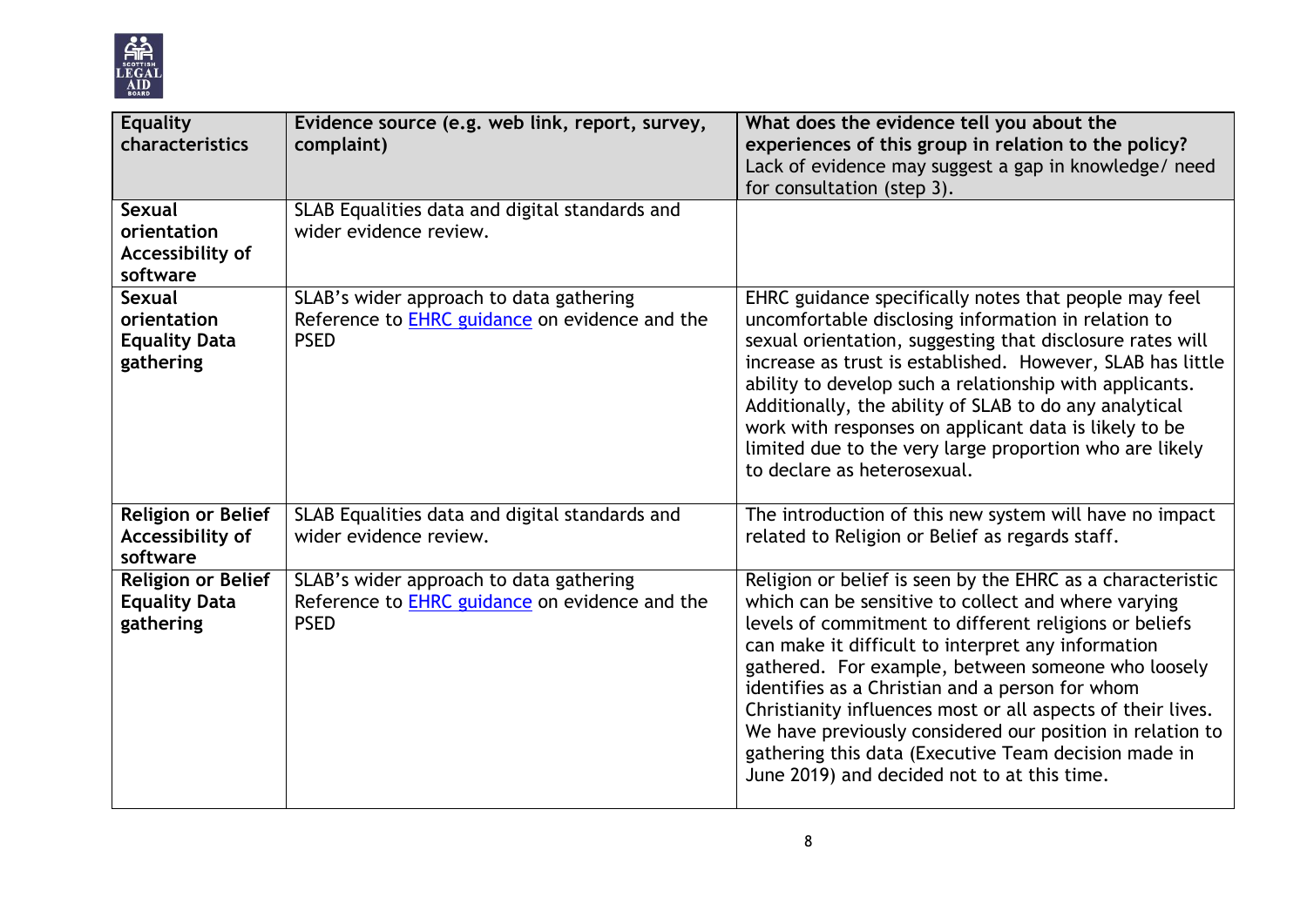

| <b>Equality</b><br>characteristics                                                       | Evidence source (e.g. web link, report, survey,<br>complaint)                                                   | What does the evidence tell you about the<br>experiences of this group in relation to the policy?<br>Lack of evidence may suggest a gap in knowledge/ need<br>for consultation (step 3).                                                                                                                                         |
|------------------------------------------------------------------------------------------|-----------------------------------------------------------------------------------------------------------------|----------------------------------------------------------------------------------------------------------------------------------------------------------------------------------------------------------------------------------------------------------------------------------------------------------------------------------|
| Pregnancy or<br>maternity<br>Accessibility of<br>software                                | SLAB Equalities data and digital standards and<br>wider evidence review.                                        | The introduction of this new system will have no impact<br>related to Pregnancy or maternity as regards staff.                                                                                                                                                                                                                   |
| Pregnancy or<br>maternity<br><b>Equality Data</b><br>gathering                           | SLAB's wider approach to data gathering<br>Reference to <b>EHRC</b> guidance on evidence and the<br><b>PSED</b> | We do not expect that pregnancy/ maternity would bear<br>upon decision-making and it is a transient characteristic<br>which seems of limited relevance in SLAB's context.                                                                                                                                                        |
| Marriage or civil<br>partnership<br>Accessibility of<br>software                         | SLAB Equalities data and digital standards and<br>wider evidence review.                                        | The introduction of this new system will have no impact<br>related to Marriage or civil partnership as regards staff.                                                                                                                                                                                                            |
| Marriage or civil<br>partnership<br><b>Equality Data</b><br>gathering                    | SLAB's wider approach to data gathering<br>Reference to <b>EHRC</b> guidance on evidence and the<br><b>PSED</b> | A common feature of civil applications is the breakdown<br>of marriage or civil partnership and we wouldn't expect<br>this to be a factor that would bear on decision-making.<br>This is a characteristic which is protected only in<br>relation to discrimination and is not subject to the wider<br>needs of the general duty. |
| <b>Care Experienced</b><br>(corporate<br>parenting duty)<br>Accessibility of<br>software | SLAB Equalities data and digital standards and<br>wider evidence review.                                        | The introduction of this new system will have no impact<br>related to Care Experienced as regards staff.                                                                                                                                                                                                                         |
| <b>Care Experienced</b>                                                                  | SLAB's wider approach to data gathering                                                                         | It be relevant to collect and report on care experience in<br>the client/contact profile and correlation on service                                                                                                                                                                                                              |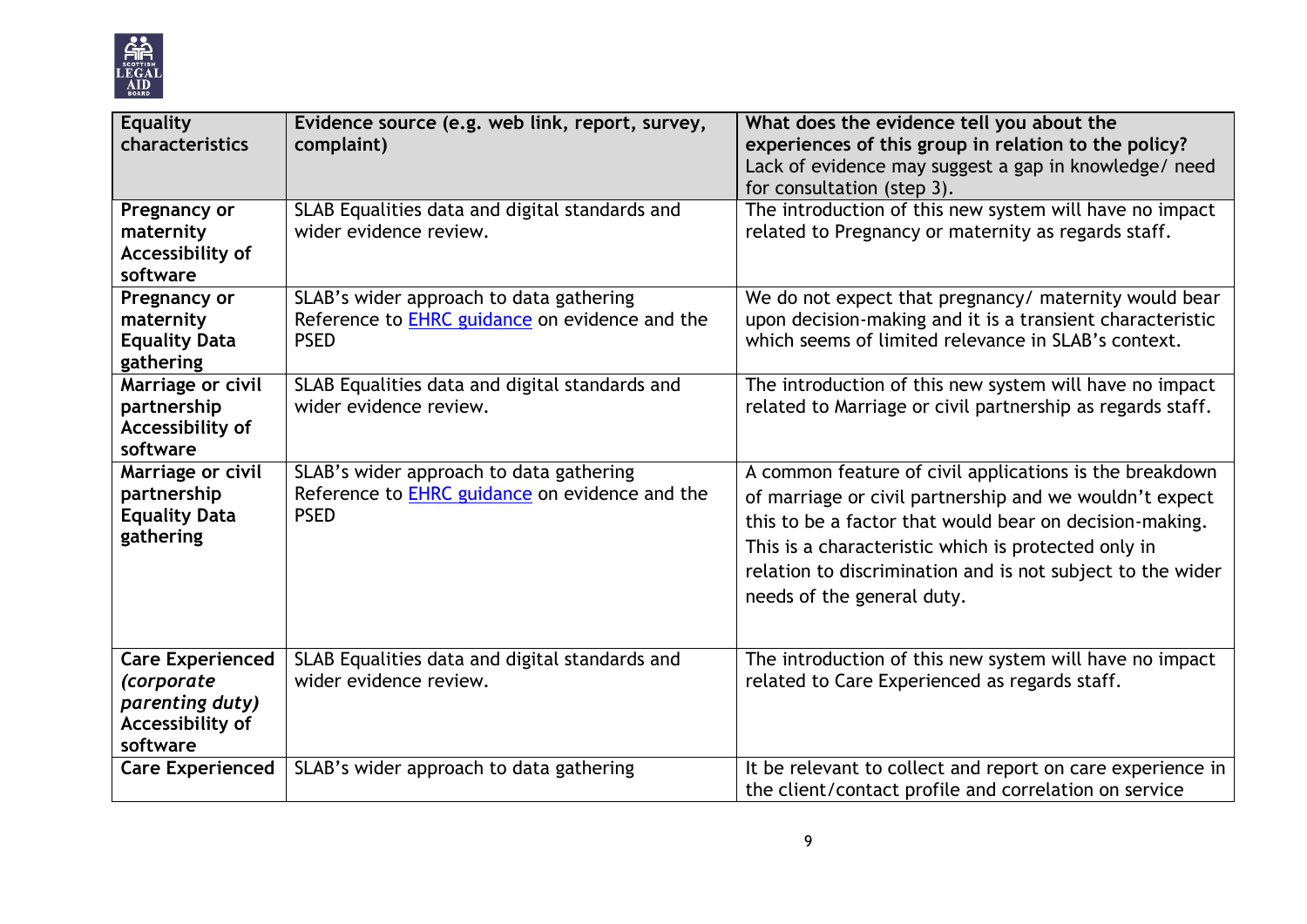

| <b>Equality</b><br>characteristics                                        | Evidence source (e.g. web link, report, survey,<br>complaint) | What does the evidence tell you about the<br>experiences of this group in relation to the policy?<br>Lack of evidence may suggest a gap in knowledge/ need<br>for consultation (step 3). |
|---------------------------------------------------------------------------|---------------------------------------------------------------|------------------------------------------------------------------------------------------------------------------------------------------------------------------------------------------|
| <i>(corporate</i><br>parenting duty)<br><b>Equality Data</b><br>gathering | Reference to EHRC guidance on evidence and the<br><b>PSED</b> | outcomes. Data will inform future service provision and<br>inform advice on the operation of the legal assistance<br>schemes.                                                            |

#### **2.2 Using the information above and your knowledge of the policy, summarise your overall assessment of how important and relevant the policy is likely to be for equality groups.**

It is important that that the software is fully accessible. The new system is an opportunity to improve and report on equalities data of service users. This aligns with our corporate approach to equalities data and will provide data to inform operational and strategic decision making.

**2.3 Outcome of step 2 and next steps. Complete the table below to inform the next stage of the EqIA process.** *Consult with the project group and/ or Corporate Policy Officer (Equalities) on completing this section.*

| Outcome of Step 2 following initial evidence gathering and         | Yes/No              | Next steps                                         |
|--------------------------------------------------------------------|---------------------|----------------------------------------------------|
| relevance to equality characteristics                              | $(Y \text{ or } N)$ |                                                    |
| There is no relevance to equality or our corporate parenting       |                     | Proceed to Step 5: agree with decision makers      |
| duties                                                             |                     | that no EqIA is required based on current evidence |
| There is relevance to some or all of the equality groups and/      | Yes                 | Proceed to Step 3: complete full EqIA              |
| or our corporate parenting duties                                  |                     |                                                    |
| It is unclear if there is relevance to some or all of the equality |                     | Proceed to Step 3: complete full EqIA              |
| groups and/ or our corporate parenting duties                      |                     |                                                    |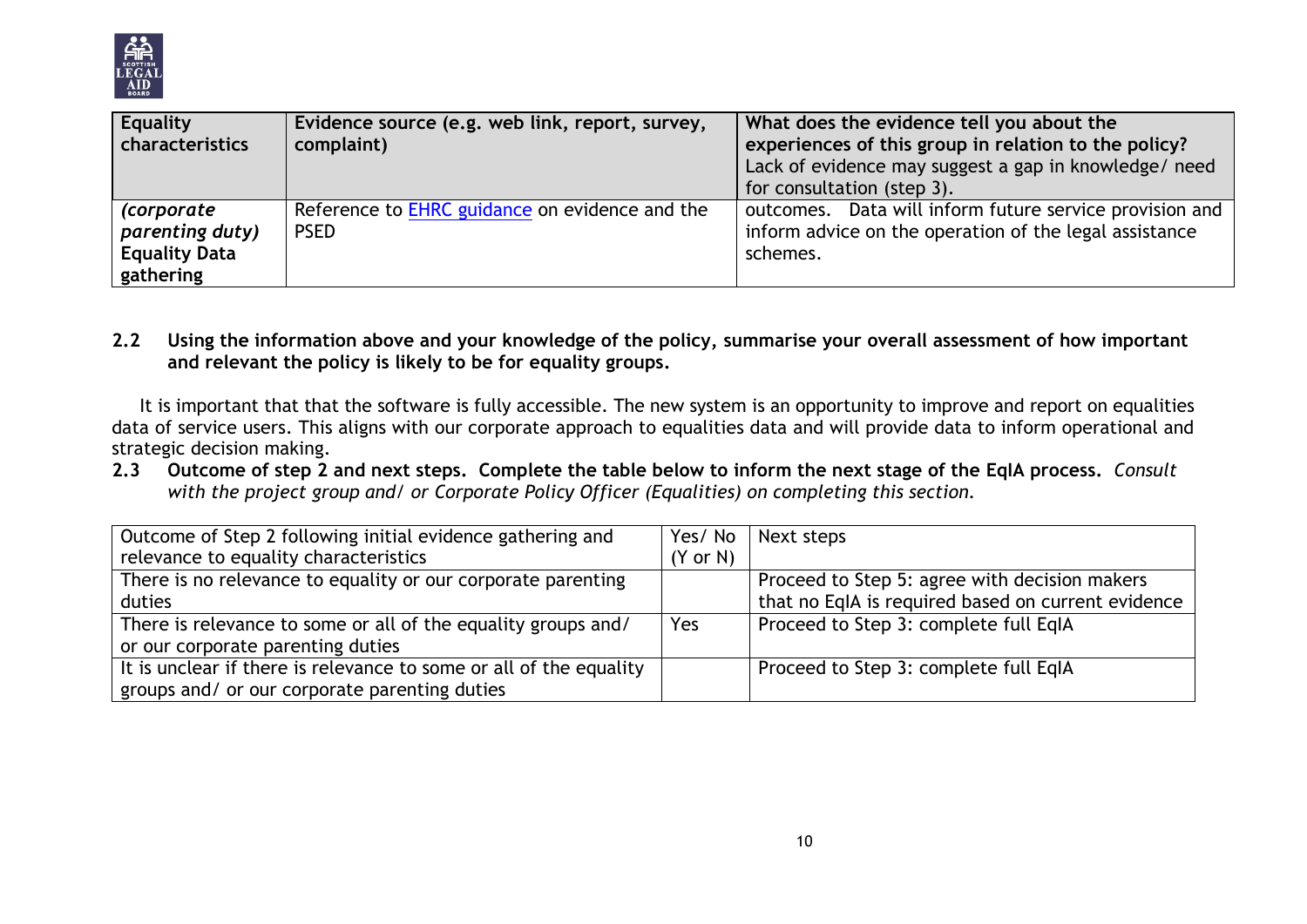

Step 3 – stakeholder involvement and consultation

This step will help you to address any gaps in evidence identified in Step 2. Speaking to people who will be affected by your policy can help clarify the impact it will have on different equality groups.

**Remember that sufficient evidence is required for you to show 'due regard' to the likely or actual impact of your policy on equality groups. An inadequate analysis in an assessment may mean failure to meet the general duty**.

The Policy and Development team can help to identify appropriate ways to engage with external groups or to undertake research to fill evidence gaps.

- **3.1 Do you/did you have any consultation or involvement planned for this policy?**
- Yes

Managers and staff were involved in identifying key requirements for the system.

**3.2 List all the stakeholder groups that you will talk to about this policy.** 

Business Users from CLAO, SCL & PDSO

**3.3 What did you learn from the consultation/ involvement? Remember to record relevant actions in the assessment action log.**

Implementation of a new case management system with full capacity to record and report on equalities data will be a business change for solicitors and business support staff. Some data is recorded in existing contact management databases but this will be extended into case management.

Appropriate policies will need to be developed and training provided on collection of data in a range of different business settings and clients/contacts in varying degrees of need of urgent and swift support.

# **Step 4 - Impact on equality groups and steps to address these**

You must consider the three aims of the general duty for each protected characteristic. The following questions will help: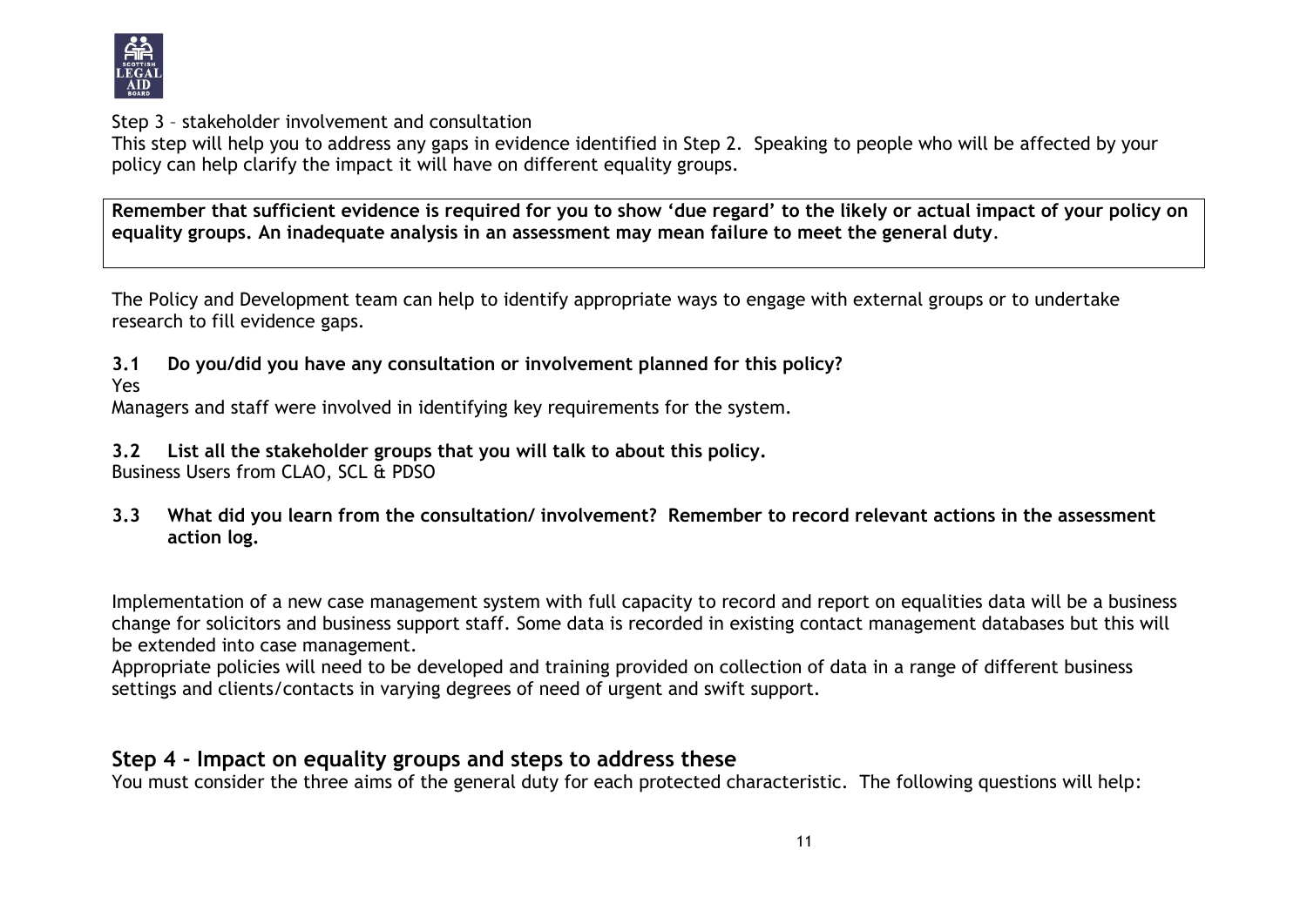

**1) Is there potential for discrimination, victimisation, harassment or other unlawful conduct that is prohibited under the Equality Act 2010?** How will this be mitigated?

**2) Is there potential to advance equality of opportunity between people who share a characteristic and those who do not?** How can this be achieved?

**3) Is there potential for developing good relations between people who share a relevant protected characteristic and those who do not?** How can this be achieved?

**4.1 Does the policy have any impacts (whether intended or unintended, positive or negative) on any of the equality characteristics?** In the tables below, record the impact of the policy, as it is planned or as it operates, might have on each equality characteristic and describe what changes in policy or actions will be required to mitigate that impact. Copy any actions across to the project action log.

| Age                                             | Place 'X' in the relevant box(es) |                 |           | Describe the changes or actions (if any) you plan to take.                                                                                                                                                                                                              |
|-------------------------------------------------|-----------------------------------|-----------------|-----------|-------------------------------------------------------------------------------------------------------------------------------------------------------------------------------------------------------------------------------------------------------------------------|
|                                                 | <b>Positive</b>                   | <b>Negative</b> | <b>No</b> | E.g. to mitigate any impact or maximise the positive impact.                                                                                                                                                                                                            |
|                                                 | impact                            | impact          | impact    |                                                                                                                                                                                                                                                                         |
| potential for<br>discrimination                 | X                                 |                 |           | The drive to improve font sizes and use of Plain English will<br>support disabilities commonly acquired with age such as loss<br>of sight.                                                                                                                              |
| potential for developing<br>good relations      |                                   |                 | χ         |                                                                                                                                                                                                                                                                         |
| potential to advance<br>equality of opportunity | X                                 |                 |           | By capturing consistent equality data for clients more<br>frequently, we will have better data for analysis as well as<br>allowing us to tailor services to different equality groups<br>which will have the potential to improve relations and<br>advance opportunity. |

| Sex | $\setminus$ 'X' in the relevant box(es)<br>Place ') |  |
|-----|-----------------------------------------------------|--|
|     |                                                     |  |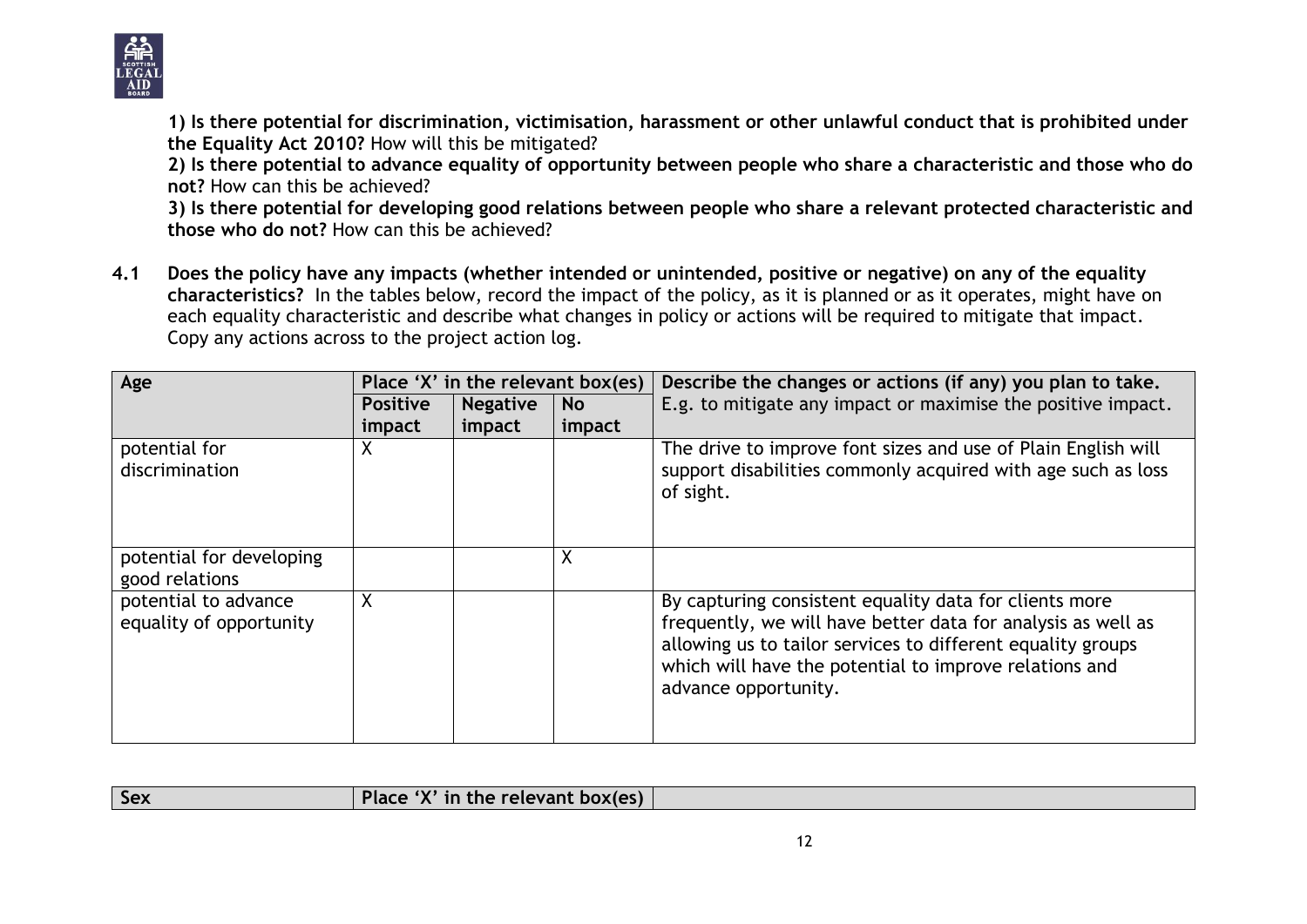

|                          | <b>Positive</b> | <b>Negative</b> | <b>No</b> | Describe the changes or actions (if any) you plan to take.  |
|--------------------------|-----------------|-----------------|-----------|-------------------------------------------------------------|
|                          | <i>impacts</i>  | impacts         | impact    | For example, to mitigate any impact.                        |
| potential for            |                 |                 |           |                                                             |
| discrimination           |                 |                 |           |                                                             |
| potential for developing |                 |                 |           | N/A                                                         |
| good relations           |                 |                 |           |                                                             |
| potential to advance     |                 |                 |           | By capturing consistent equality data for clients more      |
| equality of opportunity  |                 |                 |           | frequently we will have better data for analysis as well as |
|                          |                 |                 |           | allowing us to consider operational and strategic design of |
|                          |                 |                 |           | services to different equality groups which will have the   |
|                          |                 |                 |           | potential to improve relations and advance opportunity.     |

| <b>Disability</b>               | Place 'X' in the relevant box(es) |                 |           | Describe the changes or actions (if any) you plan to take.                                                                                                                                                                                                                                           |
|---------------------------------|-----------------------------------|-----------------|-----------|------------------------------------------------------------------------------------------------------------------------------------------------------------------------------------------------------------------------------------------------------------------------------------------------------|
|                                 | <b>Positive</b>                   | <b>Negative</b> | No impact | For example, to mitigate any impact.                                                                                                                                                                                                                                                                 |
|                                 | impacts                           | impacts         |           |                                                                                                                                                                                                                                                                                                      |
| potential for<br>discrimination | X.                                |                 |           | Assessment of tenders will include ability to interact with<br>software/hardware which helps people with visual                                                                                                                                                                                      |
|                                 |                                   |                 |           | impairments.                                                                                                                                                                                                                                                                                         |
|                                 |                                   |                 |           | IT case management system should offer ability to interact<br>with Read and Write Gold software or other similar software<br>which can help people with visual or auditory impairments<br>when knowledge is shared between colleagues. There will be<br>appropriate adjustments to suit user's needs |
|                                 |                                   |                 |           | The system chosen and implemented will be designed to meet<br>industry standard system design WCAG 2.1. The Web Content                                                                                                                                                                              |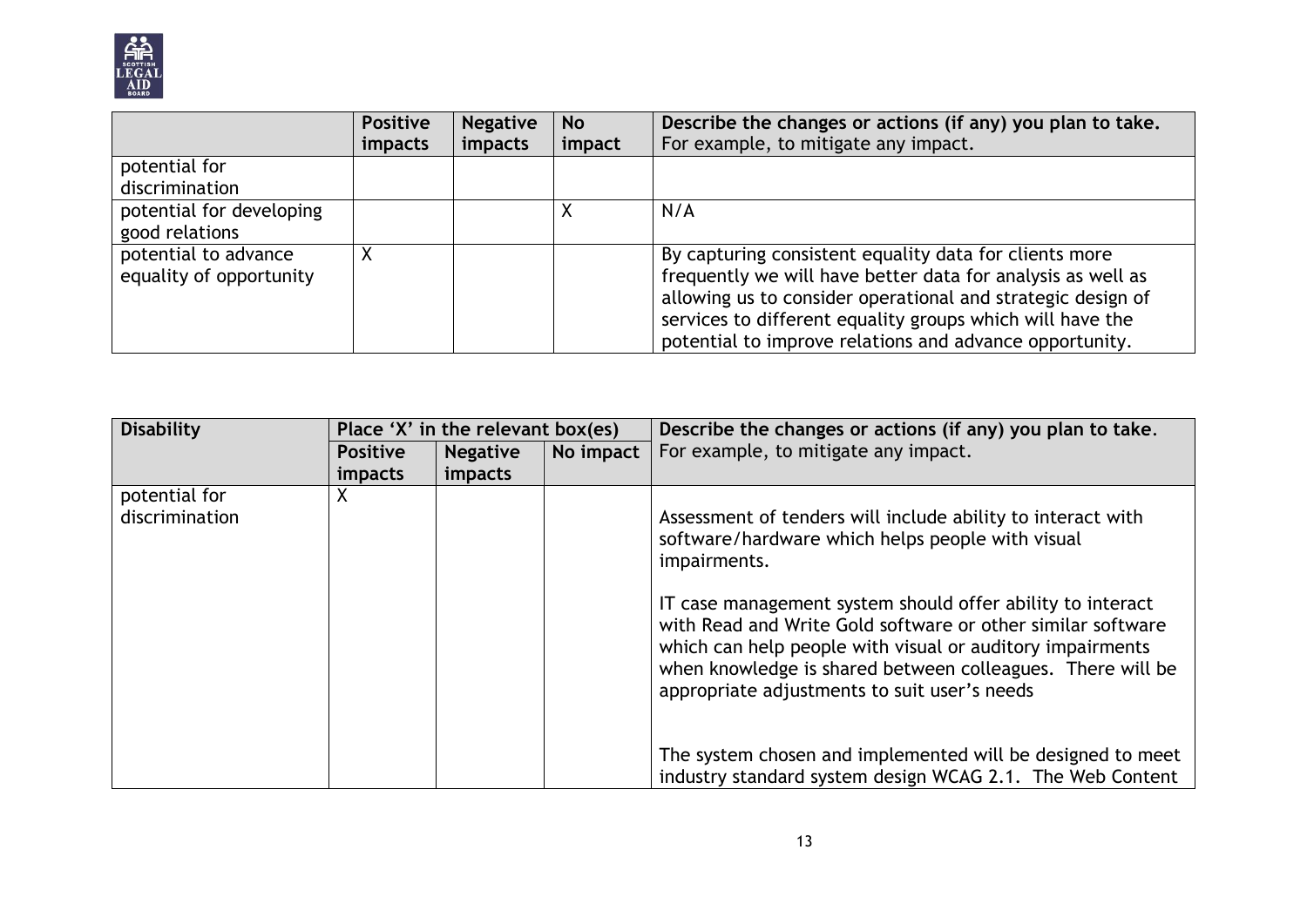

|                                                 |         |         | Accessibility Guidelines, often abbreviated to WCAG, are a<br>series of guidelines for improving web accessibility.<br>The current make-up of the staff in the affected business<br>areas has a declaration rate of 5 disabilities between 85 staff<br>members. SLAB has an equal opportunities employment policy<br>and therefore this number is not static. Staff members<br>frequently change which will, in turn, change the number of<br>disabilities. As such, we have considered the equality impact<br>of the system proportionate to industry standards.<br>The case management system should support a standard font<br>(sans serif) and font size 14pt. |
|-------------------------------------------------|---------|---------|--------------------------------------------------------------------------------------------------------------------------------------------------------------------------------------------------------------------------------------------------------------------------------------------------------------------------------------------------------------------------------------------------------------------------------------------------------------------------------------------------------------------------------------------------------------------------------------------------------------------------------------------------------------------|
| potential for<br>developing good<br>relations   |         | $\sf X$ | N/A                                                                                                                                                                                                                                                                                                                                                                                                                                                                                                                                                                                                                                                                |
| potential to advance<br>equality of opportunity | $\sf X$ |         | By capturing consistent equality data for clients more<br>frequently we will have better data for analysis as well as<br>allowing us to consider operational and strategic design of<br>services to different equality groups which will have the<br>potential to improve relations and advance opportunity.                                                                                                                                                                                                                                                                                                                                                       |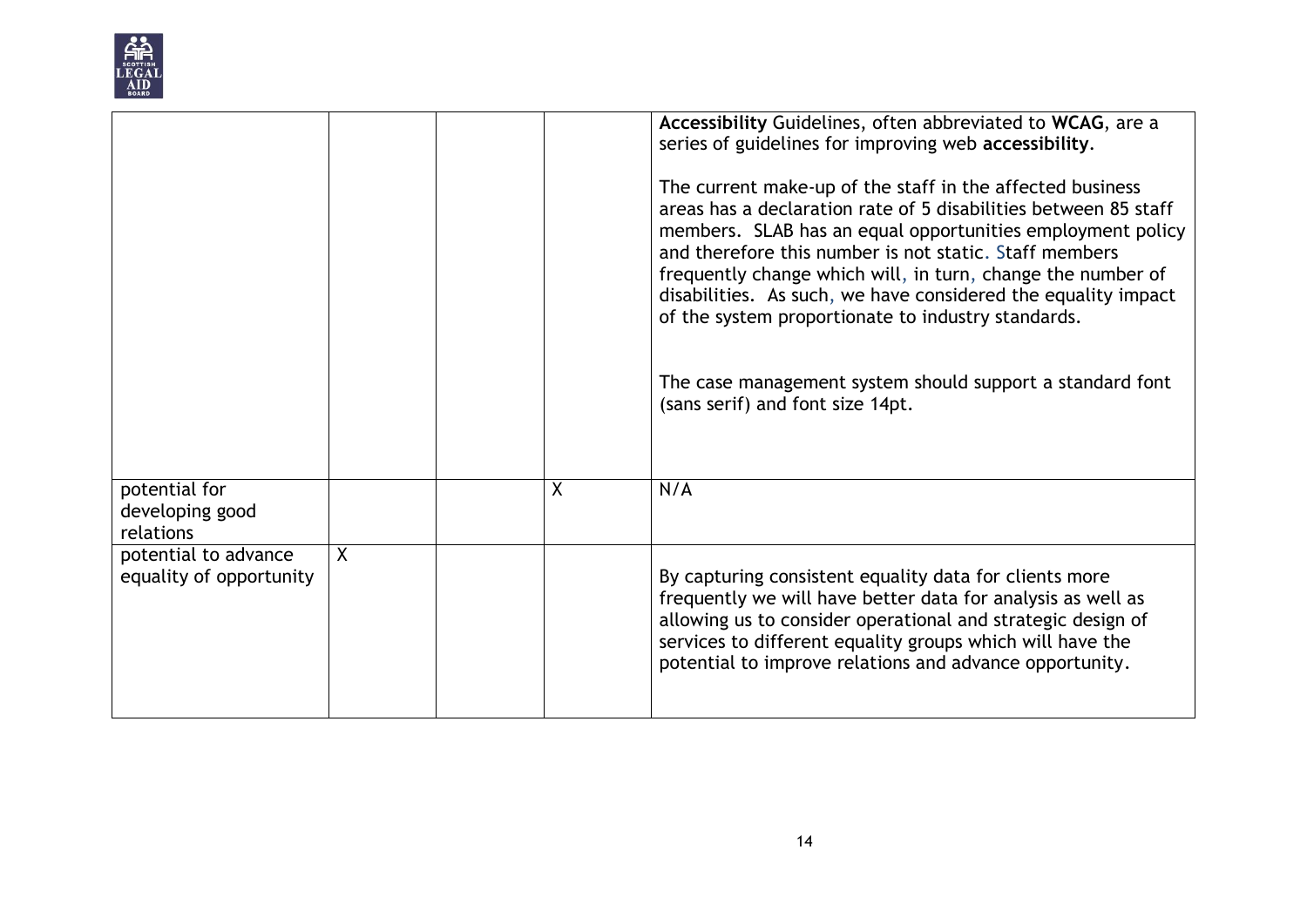

| <b>Gender Reassignment</b>                      | Place 'X' in the relevant box(es) |                 |           | Describe the changes or actions (if any) you plan to take.                                                                                                                                                                                                                                                                                                                                             |
|-------------------------------------------------|-----------------------------------|-----------------|-----------|--------------------------------------------------------------------------------------------------------------------------------------------------------------------------------------------------------------------------------------------------------------------------------------------------------------------------------------------------------------------------------------------------------|
|                                                 | <b>Positive</b>                   | <b>Negative</b> | No impact | For example, to mitigate any impact.                                                                                                                                                                                                                                                                                                                                                                   |
|                                                 | <i>impacts</i>                    | impacts         |           |                                                                                                                                                                                                                                                                                                                                                                                                        |
| potential for                                   |                                   |                 | Χ         | N/A                                                                                                                                                                                                                                                                                                                                                                                                    |
| discrimination                                  |                                   |                 |           |                                                                                                                                                                                                                                                                                                                                                                                                        |
| potential for                                   |                                   |                 | Χ         | N/A                                                                                                                                                                                                                                                                                                                                                                                                    |
| developing good                                 |                                   |                 |           |                                                                                                                                                                                                                                                                                                                                                                                                        |
| relations                                       |                                   |                 |           |                                                                                                                                                                                                                                                                                                                                                                                                        |
| potential to advance<br>equality of opportunity |                                   |                 | χ         | EHRC guidance specifically cautions against asking people to<br>disclose information in relation to gender reassignment,<br>indicating instead that organisations could seek data from<br>national organisations or reporting. Our ability to do any<br>analytical work with responses on service user data is likely to<br>be very limited and accordingly we do not propose to collect<br>this data. |

| Race                    | Place 'X' in the relevant box(es) |                 |           | Describe the changes or actions (if any) you plan to take.  |
|-------------------------|-----------------------------------|-----------------|-----------|-------------------------------------------------------------|
|                         | <b>Positive</b>                   | <b>Negative</b> | No impact | For example, to mitigate any impact.                        |
|                         | impacts                           | impacts         |           |                                                             |
| potential for           |                                   |                 |           |                                                             |
| discrimination          |                                   |                 |           |                                                             |
| potential for           |                                   |                 |           | N/A                                                         |
| developing good         |                                   |                 |           |                                                             |
| relations               |                                   |                 |           |                                                             |
| potential to advance    | Χ                                 |                 |           | By capturing consistent equality data for clients more      |
| equality of opportunity |                                   |                 |           | frequently we will have better data for analysis as well as |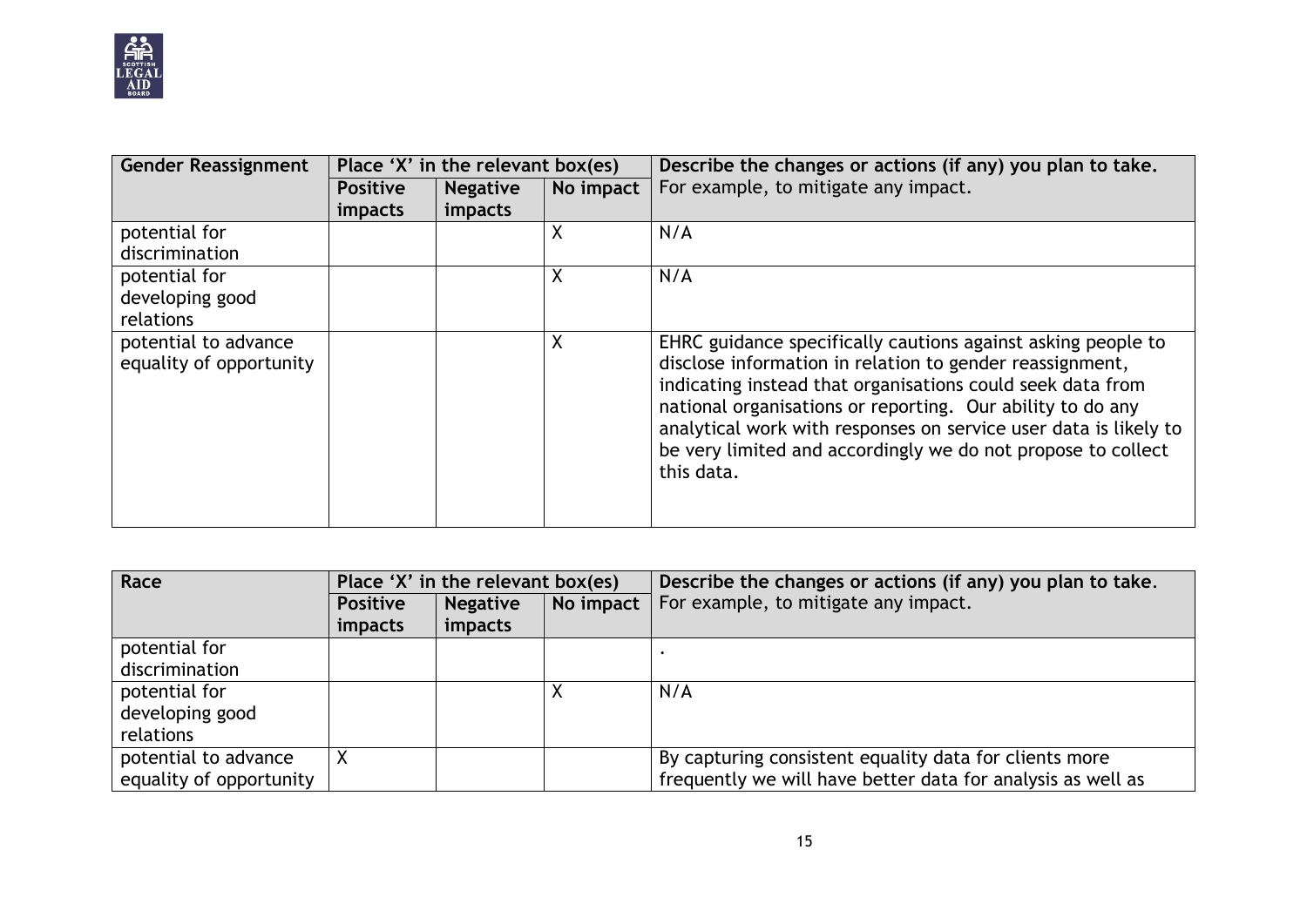

|  | allowing us to consider operational and strategic design of |
|--|-------------------------------------------------------------|
|  | services to different equality groups which will have the   |
|  | potential to improve relations and advance opportunity      |

| <b>Religion or Belief</b>                       | Place 'X' in the relevant box(es) |                 |           | Describe the changes or actions (if any) you plan to take.                                                                                                                                                                                  |
|-------------------------------------------------|-----------------------------------|-----------------|-----------|---------------------------------------------------------------------------------------------------------------------------------------------------------------------------------------------------------------------------------------------|
|                                                 | <b>Positive</b>                   | <b>Negative</b> | No impact | For example, to mitigate any impact.                                                                                                                                                                                                        |
|                                                 | <i>impacts</i>                    | impacts         |           |                                                                                                                                                                                                                                             |
| potential for                                   |                                   |                 | X         | N/A                                                                                                                                                                                                                                         |
| discrimination                                  |                                   |                 |           |                                                                                                                                                                                                                                             |
| potential for                                   |                                   |                 | χ         | N/A                                                                                                                                                                                                                                         |
| developing good                                 |                                   |                 |           |                                                                                                                                                                                                                                             |
| relations                                       |                                   |                 |           |                                                                                                                                                                                                                                             |
| potential to advance<br>equality of opportunity |                                   |                 | χ         | Religion or belief is seen by the EHRC as a characteristic<br>which can be sensitive to collect and where varying levels of<br>commitment to different religions or beliefs can make it<br>difficult to interpret any information gathered. |
|                                                 |                                   |                 |           | We do not propose to collect this data.                                                                                                                                                                                                     |

| Sexual Orientation | Place 'X' in the relevant box(es) |                 |           | Describe the changes or actions (if any) you plan to take. |
|--------------------|-----------------------------------|-----------------|-----------|------------------------------------------------------------|
|                    | <b>Positive</b>                   | <b>Negative</b> | No impact | For example, to mitigate any impact.                       |
|                    | impacts                           | impacts         |           |                                                            |
| potential for      |                                   |                 |           | N/A                                                        |
| discrimination     |                                   |                 |           |                                                            |
| potential for      |                                   |                 |           | N/A                                                        |
| developing good    |                                   |                 |           |                                                            |
| relations          |                                   |                 |           |                                                            |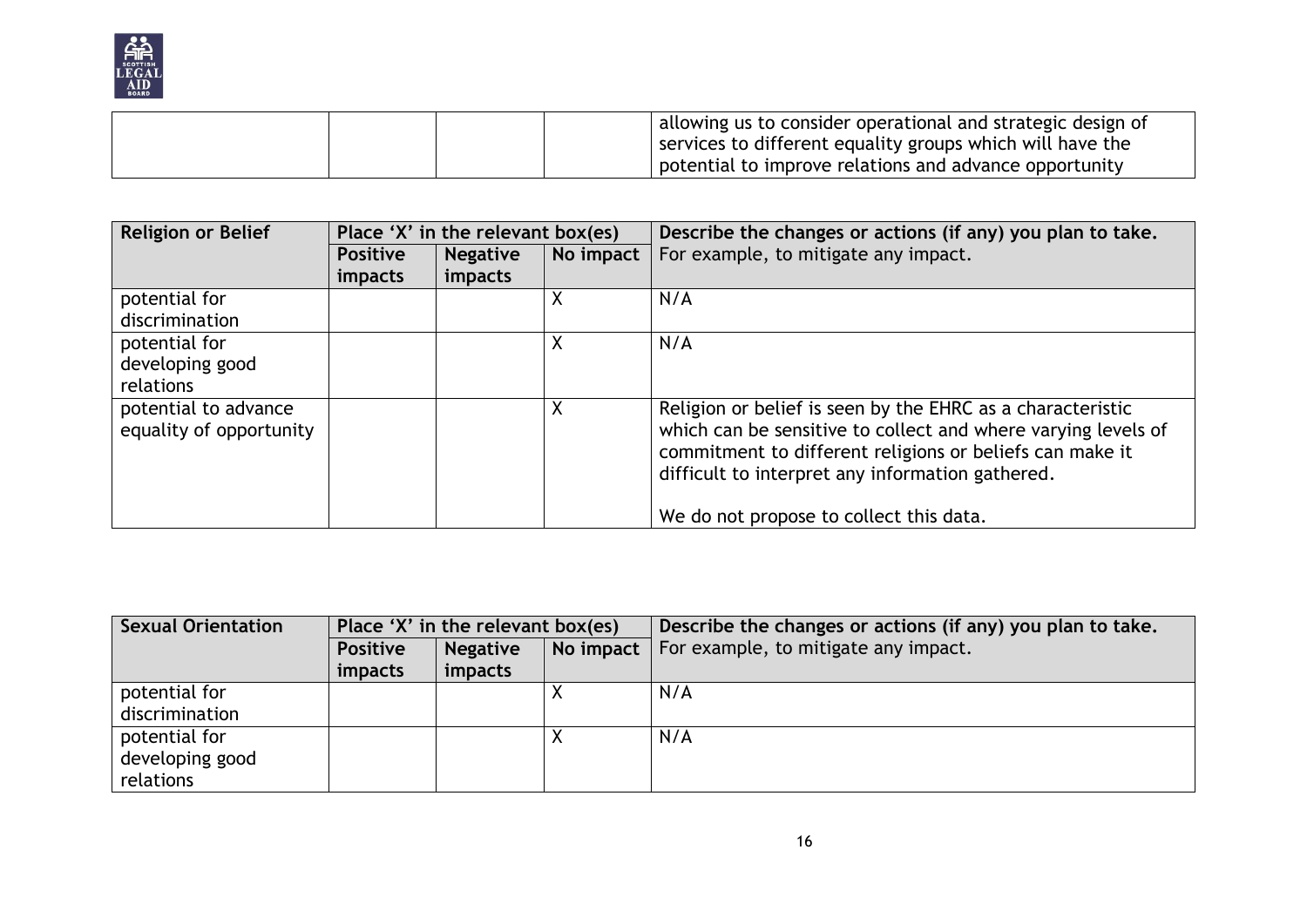

| potential to advance<br>equality of opportunity |  | EHRC guidance specifically notes that people may feel<br>uncomfortable disclosing information in relation to sexual<br>orientation, suggesting that disclosure rates will increase as<br>trust is established. Some of our services are designed for<br>swift triage and urgent advice only and there is little ability to<br>develop such a relationship. Our ability to do any analytical<br>work with responses is likely to be limited due to the very<br>large proportion who are likely to declare as heterosexual. |
|-------------------------------------------------|--|---------------------------------------------------------------------------------------------------------------------------------------------------------------------------------------------------------------------------------------------------------------------------------------------------------------------------------------------------------------------------------------------------------------------------------------------------------------------------------------------------------------------------|
|                                                 |  | We do not recommend seeking disclosure of sexual orientation<br>information.                                                                                                                                                                                                                                                                                                                                                                                                                                              |

| <b>Pregnancy &amp; Maternity</b> | Place 'X' in the relevant box(es) |                 |           | Describe the changes or actions (if any) you plan to take.  |
|----------------------------------|-----------------------------------|-----------------|-----------|-------------------------------------------------------------|
|                                  | <b>Positive</b>                   | <b>Negative</b> | No impact | For example, to mitigate any impact.                        |
|                                  | <i>impacts</i>                    | impacts         |           |                                                             |
| potential for                    |                                   |                 |           | N/A                                                         |
| discrimination                   |                                   |                 |           |                                                             |
| potential for                    |                                   |                 | Χ         | N/A                                                         |
| developing good                  |                                   |                 |           |                                                             |
| relations                        |                                   |                 |           |                                                             |
| potential to advance             |                                   |                 | Χ         | We do not recommend seeking disclosure of this infromation. |
| equality of opportunity          |                                   |                 |           |                                                             |
|                                  |                                   |                 |           |                                                             |

| <b>Marriage &amp; Civil</b> | Place 'X' in the relevant box(es) |                 |  | Describe the changes or actions (if any) you plan to take. |
|-----------------------------|-----------------------------------|-----------------|--|------------------------------------------------------------|
| Partnership                 | <b>Positive</b>                   | <b>Negative</b> |  | No impact   For example, to mitigate any impact.           |
|                             | impacts                           | impacts         |  |                                                            |
| potential for               |                                   |                 |  | N/A                                                        |
| discrimination              |                                   |                 |  |                                                            |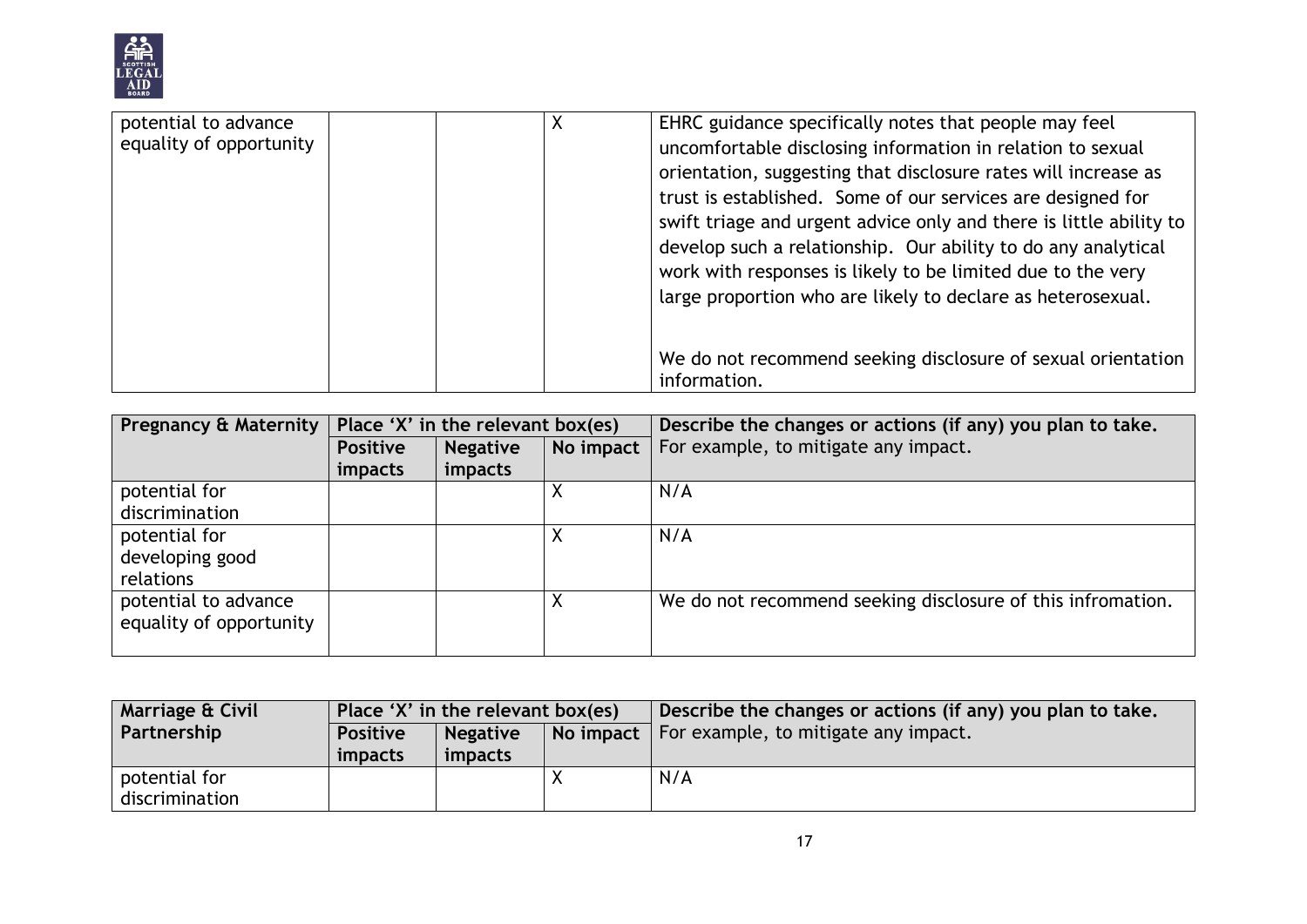

| potential for<br>developing good                |  | N/A                                                                                |
|-------------------------------------------------|--|------------------------------------------------------------------------------------|
| relations                                       |  |                                                                                    |
| potential to advance<br>equality of opportunity |  | We do not intend seeking disclosure of marriage/ civil<br>partnership information. |

| Care experienced        | Place 'X' in the relevant box(es) |                 |           | Describe the changes or actions (if any) you plan to take.   |
|-------------------------|-----------------------------------|-----------------|-----------|--------------------------------------------------------------|
| young people            | <b>Positive</b>                   | <b>Negative</b> | No impact | For example, to mitigate any impact.                         |
|                         | impacts                           | impacts         |           |                                                              |
| potential for           |                                   |                 | Χ         | N/A                                                          |
| discrimination          |                                   |                 |           |                                                              |
| potential for           |                                   |                 | Χ         | N/A                                                          |
| developing good         |                                   |                 |           |                                                              |
| relations               |                                   |                 |           |                                                              |
| potential to advance    | $\boldsymbol{\mathsf{x}}$         |                 |           | By capturing consistent data for clients more frequently we  |
| equality of opportunity |                                   |                 |           | will have better data for analysis as well as allowing us to |
|                         |                                   |                 |           | consider operational and strategic design of services to     |
|                         |                                   |                 |           | different equality groups which will have the potential to   |
|                         |                                   |                 |           | improve relations and advance opportunityity.                |

Describe how the assessment so far might affect other areas of this policy and/ or project timeline?

Examples of the items you should consider here include, but are not limited to:

- **Procurement criteria**: does you assessment indicate you should include equality as part of the technical specification for any current, or future, procurement process?
- **Communication plan/ products**: do you need to communicate with people affected by this policy in a specific format (e.g. audio, subtitled video, different languages) or do you need help from other organisations to reach people (e.g.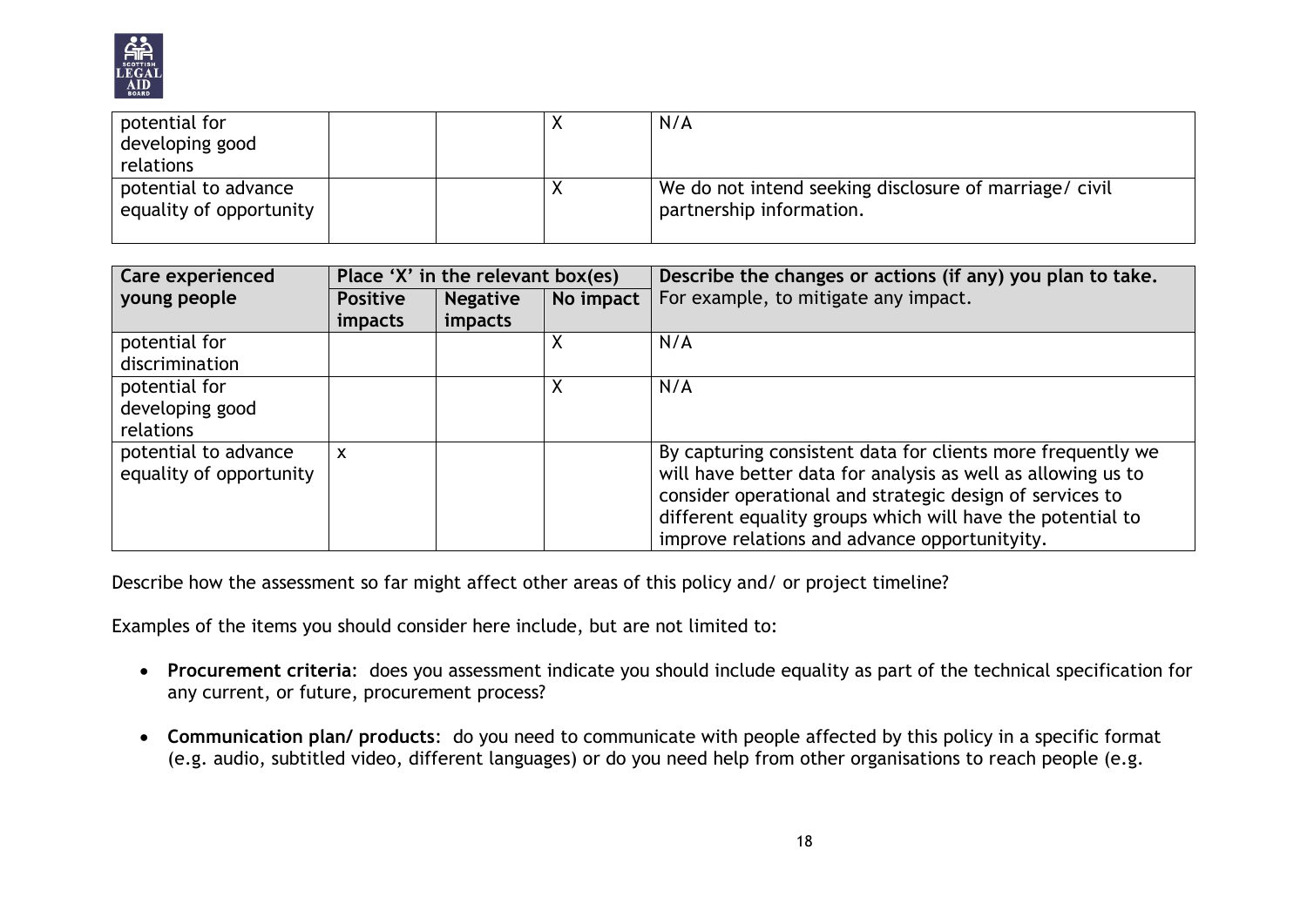

representative organisations, the Law Society of Scotland)? This might apply to public information, leaflets, or targeted promotion of a change in policy to particular customer groups.

- **Cost**: do you propose any actions because of this assessment which will incur additional cost?
- **Resources**: do the actions you propose require additional or specialist resource to deliver them?
- **Timing**: will you need to build more time into the project plan to undertake research, consultation or to complete any actions identified in this assessment?

Procurement criteria will include accessibility standards: computability with h Read and Write Gold or similar software. With compliance with WGAG 2.1 . **We will also ensure that f**ull testing and training will be available for all users including UX testing to help meet the needs of all and identify any gaps. Implementation timescales will allow for development and training on good practice on equalities monitoring.

**4.2** Having considered the potential or actual impacts of your policy on equality groups, you should now record the outcome of this assessment below. Choose from one of the following (mark with an X or delete as appropriate):

| Please       | Implications for the policy                                                                                                                                                                                                                                                    |
|--------------|--------------------------------------------------------------------------------------------------------------------------------------------------------------------------------------------------------------------------------------------------------------------------------|
| select $(X)$ |                                                                                                                                                                                                                                                                                |
|              | No major change                                                                                                                                                                                                                                                                |
|              | Your assessment demonstrates that the policy is robust. The evidence shows no potential for unlawful<br>discrimination and that you have taken all opportunities to advance equality of opportunity and foster good<br>relations, subject to continuing monitoring and review. |
|              | Adjust the policy                                                                                                                                                                                                                                                              |
|              | You need to take steps to remove any barriers, to better advance equality of to foster good relations. You have<br>set actions to address this and have clear ways of monitoring the impact of the policy when implemented.                                                    |
|              | Continue the policy with adverse impact                                                                                                                                                                                                                                        |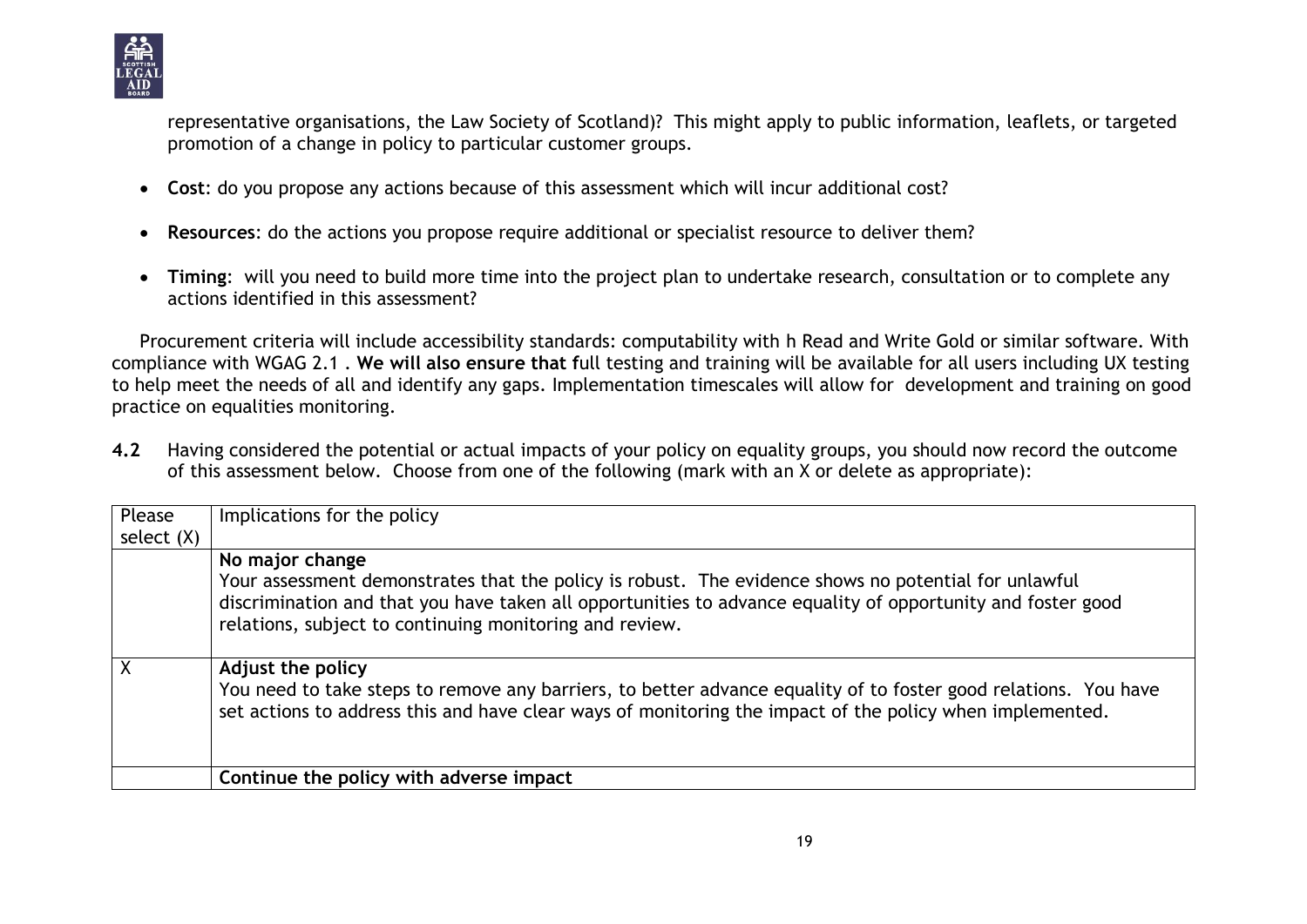

|  | The policy will continue despite the potential for adverse impact. You have justified this with this assessment and<br>shown how this decision is compatible with our obligations under the public sector equality duty. When you<br>believe any discrimination can be objectively justified you must record in this assessment what this is and how the<br>decision was reached. |
|--|-----------------------------------------------------------------------------------------------------------------------------------------------------------------------------------------------------------------------------------------------------------------------------------------------------------------------------------------------------------------------------------|
|  | Stop and remove the policy<br>The policy will not be implemented due to adverse effects that are not justified and cannot be mitigated.                                                                                                                                                                                                                                           |

## **Step 5 - Discuss and review the assessment with decision makers and governance structures**

You **must** discuss the findings of this assessment with senior decision makers during the lifetime of the project and before you finalise the assessment. Relevant groups include, but are not limited to, a Project Board, Executive Team or Board members. EqIA should be on every project board agenda therefore only note dates where key decisions have been made (e.g. draft EqIA sign off, discussion about consultation response).

**5.1 Record details of the groups you report to that are relevant to this policy and assessment.** Include t**he date you presented progress** to each group and an **extract from the minutes** to reflect the discussion.

Direct Services Project Board usually held between every 4 – 6 weeks

## **Step 6 – Post-implementation actions and monitoring impact**

There may be further actions or changes planned after the policy is implemented and this assessment is signed off. It is important to continue to monitor the impact of your policy on equality groups to ensure that your actual or likely impacts are those you recorded. This will also highlight any unforeseen impacts.

**6.1** Record any ongoing actions below. **This can be copied from the project action log or elsewhere in this assessment and should include timescales and person/ team responsible. If there are no outstanding items please make this clear.**

**6.2 Note here how you intend to monitor the impact of this policy on equality groups.** In the table below you should:

- $\bullet$  list the relevant measures, m,
- Identify who or which team is responsible for implementing or monitoring any changes